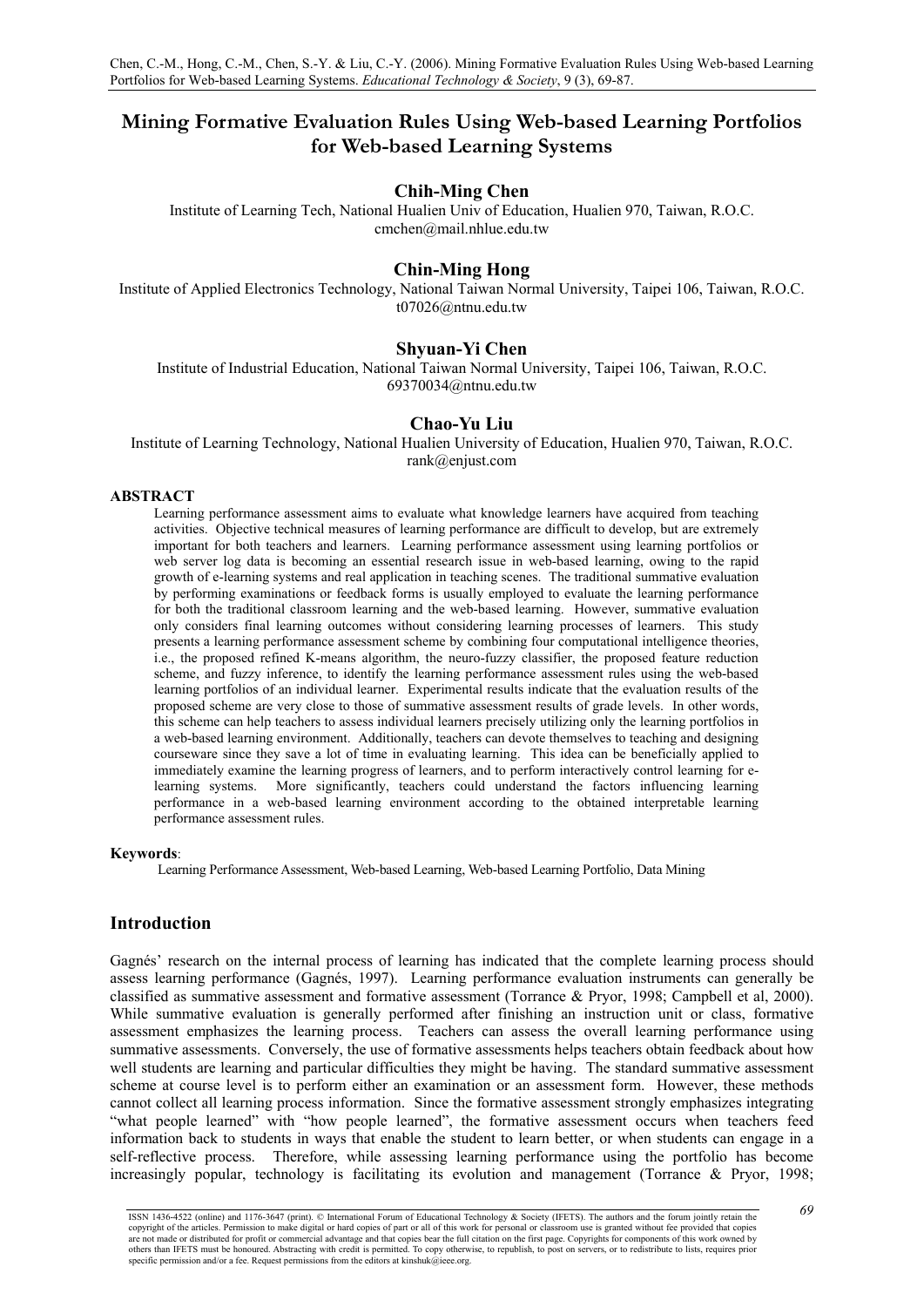Campbell et al, 2000; Lankes, 1995). Moreover, learning performance assessment based on the learning portfolio is a very useful concept for some fields of learning assessment, such as psychological testing, knowing how subjects take the test can be more important than their answers.

Traditional portfolio assessment relies on man-made data collection and a writing-centered learning process. Difficulties in data storage, search and management after long-term implementation have become problematic in developing and implementing portfolio assessment (Chang, 2002). In contrast, a web-based learning portfolio can be collected, stored and managed automatically by computers when learners interact with an e-learning platform. Therefore, learning performance assessment using a web-based learning portfolio has received significant attention recently (Lankes, 1995; Rahkila & Karjalainen, 1999; Wu & Leung, 2002). Rasmussen et al. (Rasmussen et al. 1997) suggested that Internet-based instruction could also allow student progress to be evaluated through participation in group discussions and portfolio development. Lankes (Lankes, 1995) stated that implementing computer-based student assessment portfolios is an innovative educational innovation owing to its ability not only to offer an authentic demonstration of accomplishments, but also enable students to take responsibility for their completed tasks. Rahkila (Rahkila & Karjalainen, 1999) also proposed using the user profiles with log data for the learning performance assessment, finding that it can be applied to interactively control learning effectively. Rahkila emphasized that the learning portfolio assessment is supported by the cognitive–constructive theory of learning (Rahkila & Karjalainen, 1999; Bruner, 1996). Zaiane (Zaiane & Luo, 2001) proposed applying web access logs and advanced data mining techniques to extract useful patterns that can help educators evaluate on-line course activities. Wang et al. (Wang et al. 2003) found that learning behavior information, commonly referred to as a learning portfolio, can help teachers understand why a learner obtained a high or low grade. Carrieira (Carrira & Crato, 2004) proposed monitoring users' reading behaviors to infer their interest in particular articles.

However, developing a precise learning performance assessment scheme using web-based learning portfolio is a challenging task for web-based learning systems. Data mining, or knowledge discovery, attempts to obtain valuable knowledge from data stored in large repositories. Data mining has been considered as an appropriate method of knowledge discovery to excavate the implicit information (Dunham, 2002). This study presents a data mining approach that integrates four computational intelligence schemes, i.e., the refined K-means clustering algorithm, the neuro-fuzzy classifier (Nauck & Kruse, 1999), the proposed feature reduction scheme, and the fuzzy inference (Lin & Lee, 1996) , to evaluate on-line learning behavior and learning performance. The four computational intelligence schemes are employed to logically determine fuzzy membership functions for the neuro-fuzzy classifier, discover the fuzzy rules relating to the learning performance assessment, reduce the feature dimension of the discovered fuzzy rules, and infer the learning performance using the discovered fuzzy rules based on the learning portfolio of an individual learner, respectively.

The proposed learning performance assessment scheme was implemented on the personalized e-learning system, and its effectiveness was demonstrated in a real-world teaching scenario. Experimental results show that the proposed learning assessment scheme can correctly measure learners' learning performance according to their learning portfolios as well as help teachers save a lot of time for the learning evaluation during the learning process. Significantly, the learning evaluation results were applied to help teachers examine the learning progress of learners and interactively control learning for the personalized e-learning system. The remainder of this study is organized as follow. Section 2 describes the problem description based on the gathered learning portfolios for the proposed learning performance assessment scheme. Section 3 explains the proposed learning performance assessment scheme. Section 4 presents the detailed experiments. Conclusions are drawn in Section 5.

### **Problem Description**

### **Personalized E-learning System (PELS) with Learning Performance Assessment Mechanism Based on Learning Portfolios**

The personalized e-learning system (PELS) based on the Item Response Theory, which includes an off-line courseware modeling process, four intelligent agents and four databases, is presented in our previous study for adaptive courseware recommendation (Chen,, Lee & Chen, 2005), (Chen, Liu & Chang, 2006). However, the PELS mainly focuses on performing adaptive learning based on the difficulty parameters of courseware and learner ability of individual learner, the learning performance assessment is lacked feature in this system. In this paper, the functionalities of the PELS system are extended to include the learning performance assessment agent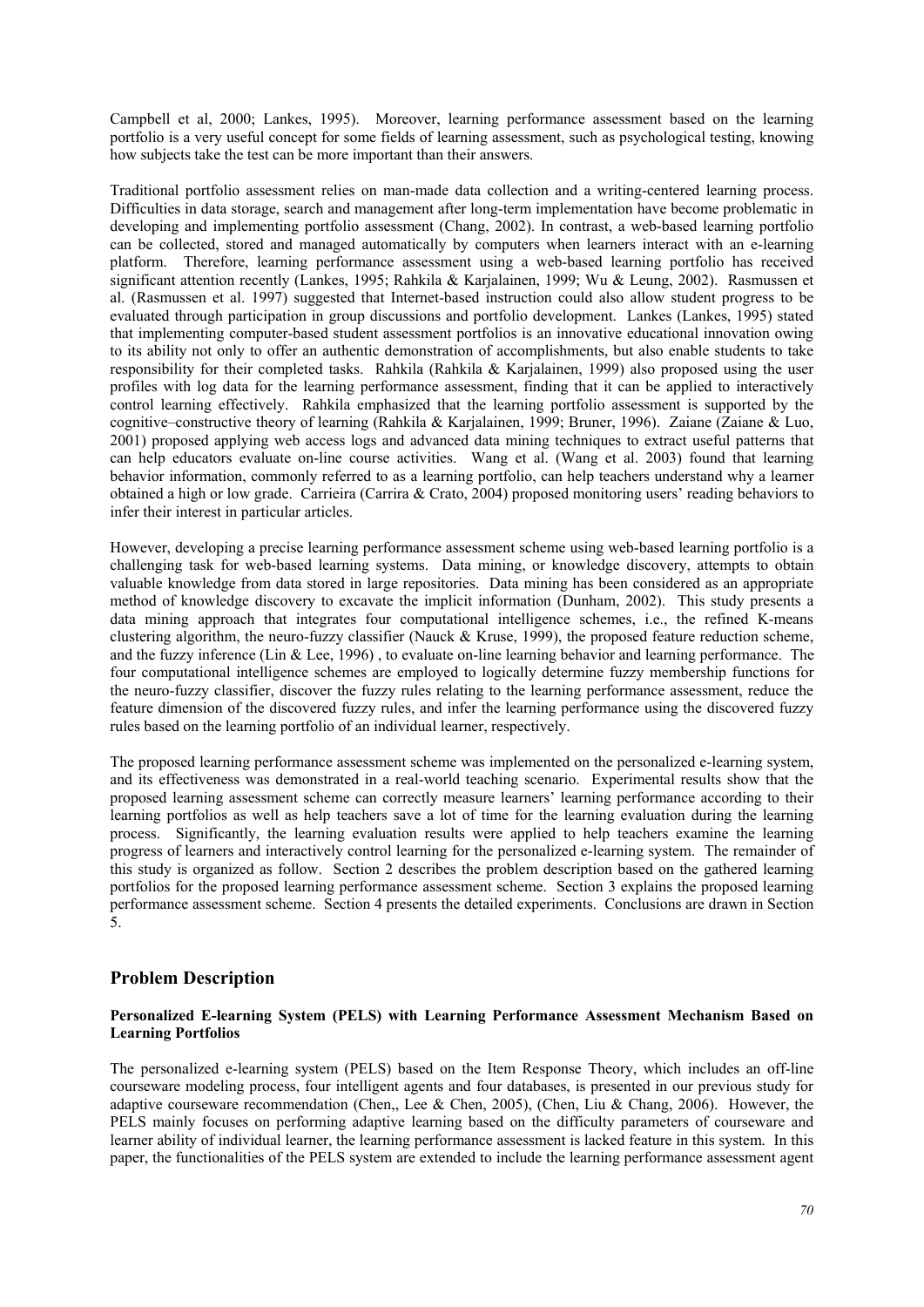

in order to perform the evaluation of learning performance using the gathered learning portfolios of individual learners. The extended system architecture is shown as Figure 1.

*Figure 1*. The system architecture



*Figure 2*. The learning interface for learner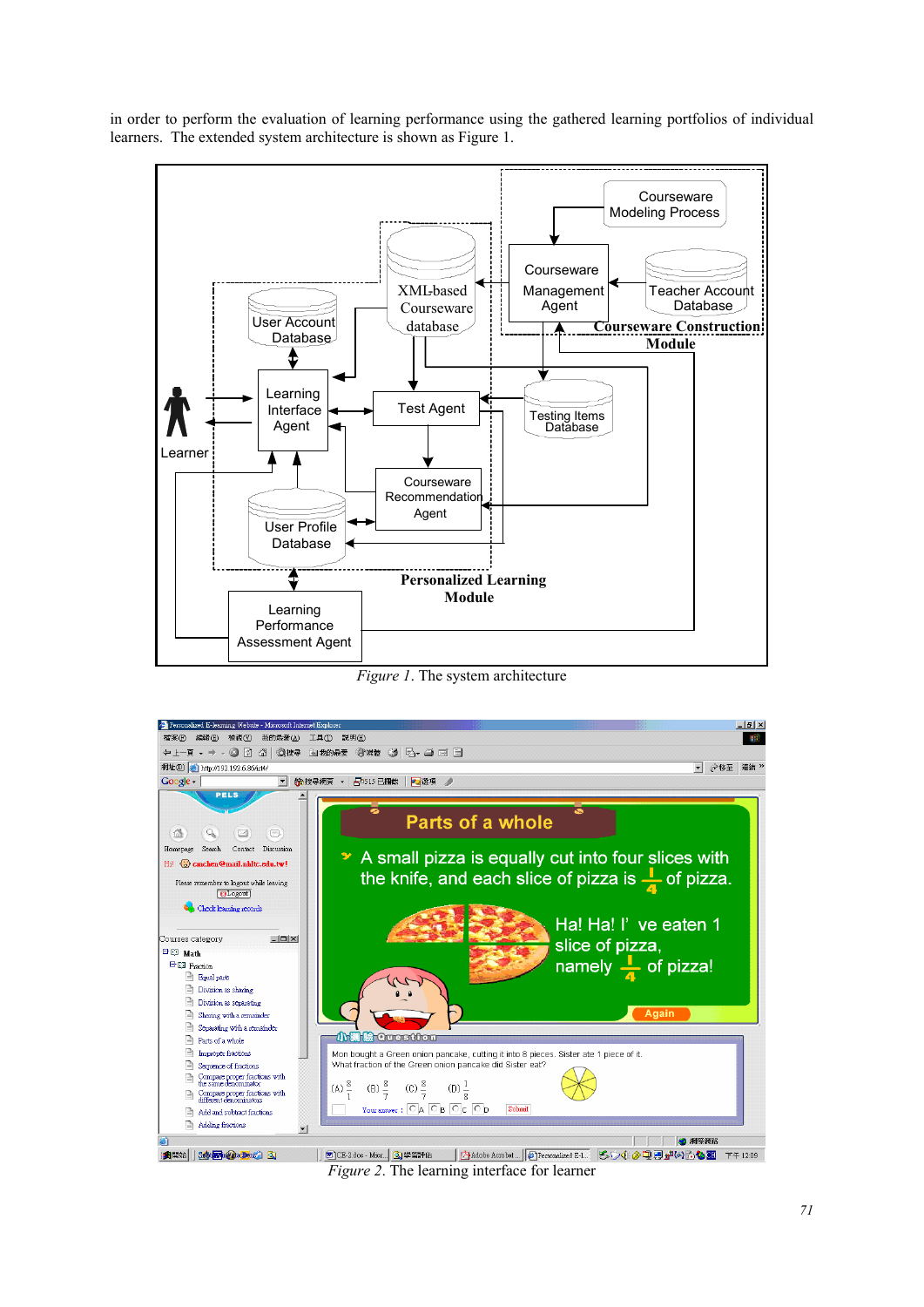Figure 2 shows the entire layout of the learning interface on PELS. In the left frame, system shows the course categories, course units and the list of all courseware in the courseware database using a hierarchical tree topology structure. While a learner clicks a courseware for learning, the content of selected courseware will be exhibited in the upper-right window. Besides, the feedback interface is arranged in the bottom-right window. The proposed system can get learner's feedback response from the interface of feedback agent through learner replies one randomly testing question related to the conveyed learning content. The answer of testing question helps system to get the learner's comprehension percentage for the recommended courseware. System passes the feedback response to the courseware recommendation agent to infer the learner's ability using the item response theory (Baker & Frank, 1992) detailed in our previous study (Chen,, Lee & Chen, 2005; Chen, Liu & Chang, 2006). After a learner presses the button of "submit", this system will reveal a list of the recommended courseware based on his current ability. After the learner selects the next courseware according to the suggestion of the courseware recommendation agent for further learning, the learner can continue to learn the selected courseware. The PELS will continue to run the learning cycle until the evaluated learner ability satisfies the stop criterion. Next, the learning procedure will enter the final testing stage to perform a summative assessment through replying 25 randomly selected testing questions. The results of final testing will be used to verify the evaluation quality of the proposed learning performance assessment approach in the analysis of experimental results. Besides, the learner can also log in the discussion board on PELS to publish the learning questions of the individual self or contribute helpful ideas for the learned course unit. The PELS will automatically gather the useful learning portfolios of individual learners for the learning performance assessment during learning processes.

### **Considered Learning Portfolio in the User Profile Database**

The IMS Global Learning Consortium defined that ePortfolios are collections of personal information about a learner that represent accomplishments, goals, experiences, and other personalized records that a learner can present to schools, employers, or other entities (http://support.imsglobal.org/ePortfolio/). The ePortfolio specification developed by IMS Global Learning Consortium enables the use of the Internet for personalized, competency-based learning and assessment, enhanced career planning, and improved employment opportunities. In the meanwhile, the proposed ePortfolio specification supports many kinds of portfolios, including assessment ePortfolios, presentation ePortfolios, learning ePortfolios, personal development ePortfolios, and working ePortfolios. The IMS Global Learning Consortium also summarized that ePortfolio can contain personal information about the owners, achievements, interests and values, test and examination results, and so on. Next, the learning portfolio information collected by PELS for the proposed learning performance assessment approach is presented based on the IMS ePortfolio specification. This learning portfolio information was saved into the user profile database according to the learner's interaction with PELS. Hence, the learning performance was graded according to their PELS learning portfolios. The eight gathered learning factors are described in detail as follows:

1. Reading rate of course materials (RR)

After a learner has logged onto the PELS system, the PELS automatically counts and accumulates the reading amount of the learned course materials for each learner. The learning parameter is progressively increased for each section learning process. Thus, the reading rate of course materials is defined as the rate of studying course materials in a course unit, and the notation RR is employed to represent the learning factor. Table 1 presents an example of calculating the reading rate for both the learners A and B in the learning course unit.

| Learner                                                               | Learning path of course materials                                                                                                                                        | The<br>number of<br>studying<br>course<br>materials | The total number<br>of course materials<br>learned<br>the<br>1n<br>course unit | Reading<br>rate $(RR)$ |  |  |  |
|-----------------------------------------------------------------------|--------------------------------------------------------------------------------------------------------------------------------------------------------------------------|-----------------------------------------------------|--------------------------------------------------------------------------------|------------------------|--|--|--|
| A                                                                     | ⇨5⇨8⇨10⇨11⇨12⇨13⇨14⇨15⇨16⇨17                                                                                                                                             |                                                     |                                                                                |                        |  |  |  |
| l B                                                                   | 1 $\Rightarrow$ 5 $\Rightarrow$ 4 $\Rightarrow$ 6 $\Rightarrow$ 7 $\Rightarrow$ 8 $\Rightarrow$ 9 $\Rightarrow$ 10 $\Rightarrow$ (9) $\Rightarrow$ (10) $\Rightarrow$ 11 | Q                                                   |                                                                                | 0.82                   |  |  |  |
| () indicates the repeated course material during the learning process |                                                                                                                                                                          |                                                     |                                                                                |                        |  |  |  |

*Table 1*. A calculating example for the learning factor of reading rate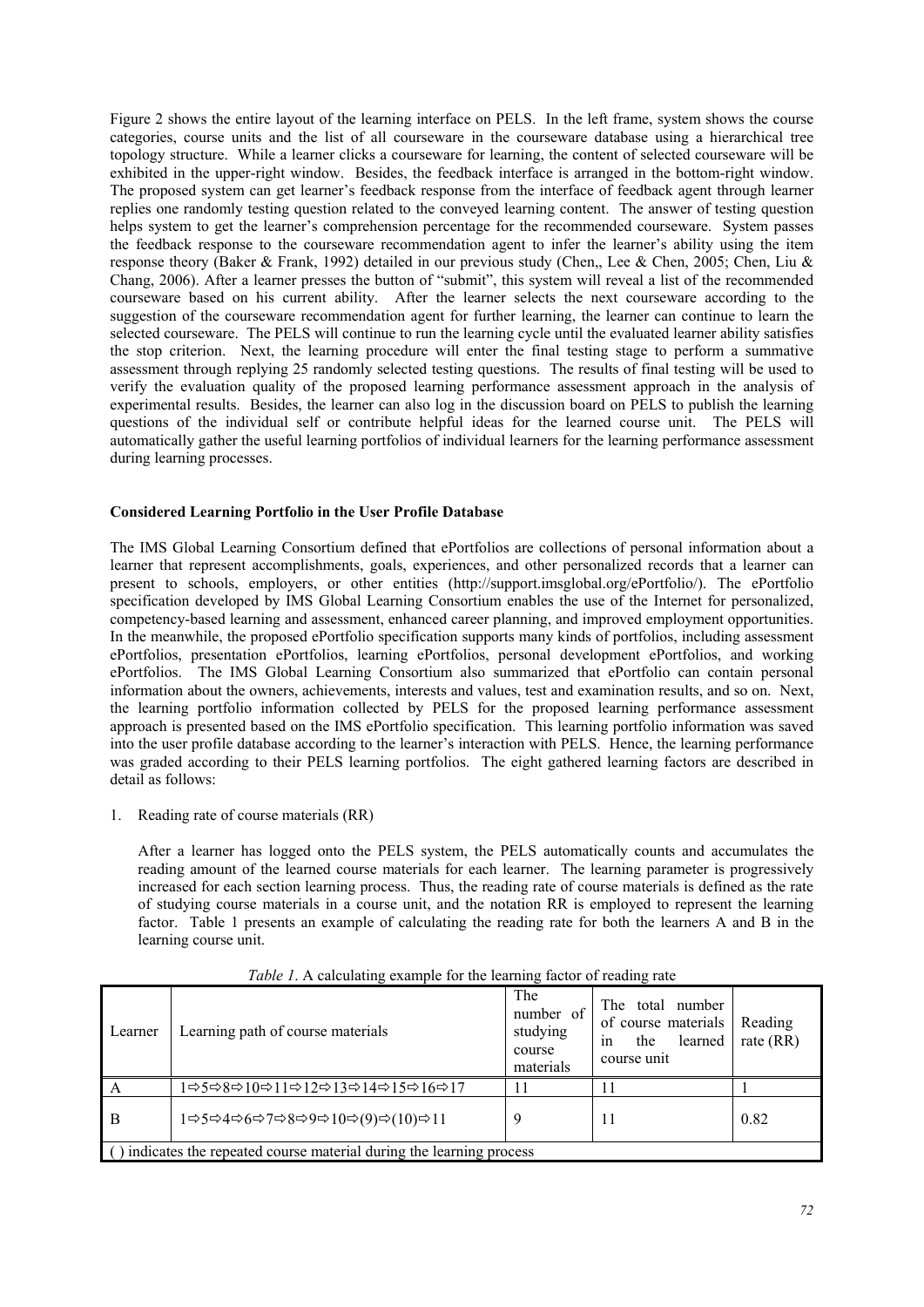2. Total accumulated reading time of all learned course materials (RT)

The total accumulated reading time of each learner is calculated by summing up the reading time of all learned course materials on the PELS system, and the notation RT is used to represent the learning factor. Table 2 presents an example of calculating the total accumulated reading time for both the learners A and B in the learning course unit.

| Learner | Learning path of course materials                                                                                                                                                                        | Total<br>accumulated<br>reading time $(RT)$ |
|---------|----------------------------------------------------------------------------------------------------------------------------------------------------------------------------------------------------------|---------------------------------------------|
| A       | $1(25)$ $\Leftrightarrow$ 5(32) $\Leftrightarrow$ 8(33) $\Leftrightarrow$ 10(30) $\Leftrightarrow$ 11(36) $\Leftrightarrow$ 12(43) $\Leftrightarrow$ 13(47) $\Leftrightarrow$ 14(43)                     | $420$ (secs)                                |
|         | $\Rightarrow$ 15(45) $\Rightarrow$ 16(40) $\Rightarrow$ 17(46)                                                                                                                                           |                                             |
| B       | $1(42) \Rightarrow 5(56) \Rightarrow 4(50) \Rightarrow 6(62) \Rightarrow 7(67) \Rightarrow 8(72) \Rightarrow 9(79) \Rightarrow 10(93)$<br>$\Rightarrow$ 9(70) $\Rightarrow$ 10(81) $\Rightarrow$ 11(118) | $790$ (secs)                                |
|         | indicates the reading time for the learned course material                                                                                                                                               |                                             |

*Table 2*. A calculating example for the learning factor of total accumulated reading time

#### 3. Learner ability evaluated by PELS (LA)

After studying the recommended courseware, the PELS (Chen, Lee & Chen, 2005; Chen, Liu & Chang, 2006) can dynamically estimate a learner's ability according to the item response theory (Baker & Frank, 1992) by collecting the replied responses of the learner to the randomly selected testing questions in the learned course unit. The value denotes the learner's ability in the learned course unit measured by the PELS system during the learning process, and the range of learner's ability are limited from -3 (i.e. lowest ability) to  $+3$  (i.e. highest ability). As a learner logs in this system, if the user account database does not have any history records in the selected course unit for this learner, then his initial ability will be regarded as 0. That is, the system assumes beginner's ability is moderate level. As a learner clicked the recommended courseware for learning, his/her ability in this course unit will be re-evaluated according to his/her feedback responses and the corresponding difficulty parameter of the learned courseware. The notation LA is used to represent the learning factor of learner ability in this paper.

In the PELS, the quadrature form proposed by Bock and Mislevy (Baker & Frank, 1992) was employed to approximately estimate learner's ability as follows:

$$
\hat{\theta} = \frac{\sum_{k}^{q} \theta_{k} L(u_{1,}u_{2},...,u_{n} | \theta_{k}) A(\theta_{k})}{\sum_{k}^{q} L(u_{1,}u_{2},...,u_{n} | \theta_{k}) A(\theta_{k})}
$$
(1)

where  $\hat{\theta}$  denotes the learner's ability of estimation,  $L(u_1, u_2, \dots, u_n | \theta_k)$  is the value of likelihood function at a level below their ability level  $\theta_k$  and learner's responses are  $u_1, u_2, ..., u_n$ ,  $\theta_k$  is the  $k^{th}$  split value of ability in the standard normal distribution, and  $A(\theta_k)$  represents the quadrature weight at a level below their ability level  $\theta_k$ .

In Eq. (1), the likelihood function  $L(u_1, u_2, \dots, u_n | \theta_k)$  can be further described as follows:

$$
L(u_1, u_2, \cdots, u_n | \theta_k) = \prod_{j=1}^n P_j(\theta_k)^{u_j} Q_j(\theta_k)^{1-u_j}
$$
 (2)

where  $1 + e^{D(\theta_k - b_j)}$  $(\theta_k - b_i)$ 1  $(\theta_k) = \frac{c}{1 + e^{D(\theta_k - b)}}$  $k = \nu_j$  $D(\theta_k - b)$  $D(\theta_k - b)$  $P_j(\theta_k) = \frac{e^{D(\theta_k - b_j)}}{1 + e^{D(\theta_k - b_j)}}$  $=\frac{C}{1+e^{D(\theta)}}$ θ  $\theta_k$ ) =  $\frac{\partial}{\partial t} \left( \frac{\partial}{\partial t} \theta_k - b_j \right)$ ,  $Q_j(\theta_k) = 1 - P_j(\theta_k)$ ,  $P_j(\theta)$  denotes the probability that learners can understand the  $j^{th}$  courseware at a level below their ability level  $\theta_k$ ,  $Q_i(\theta_k)$  represents the probability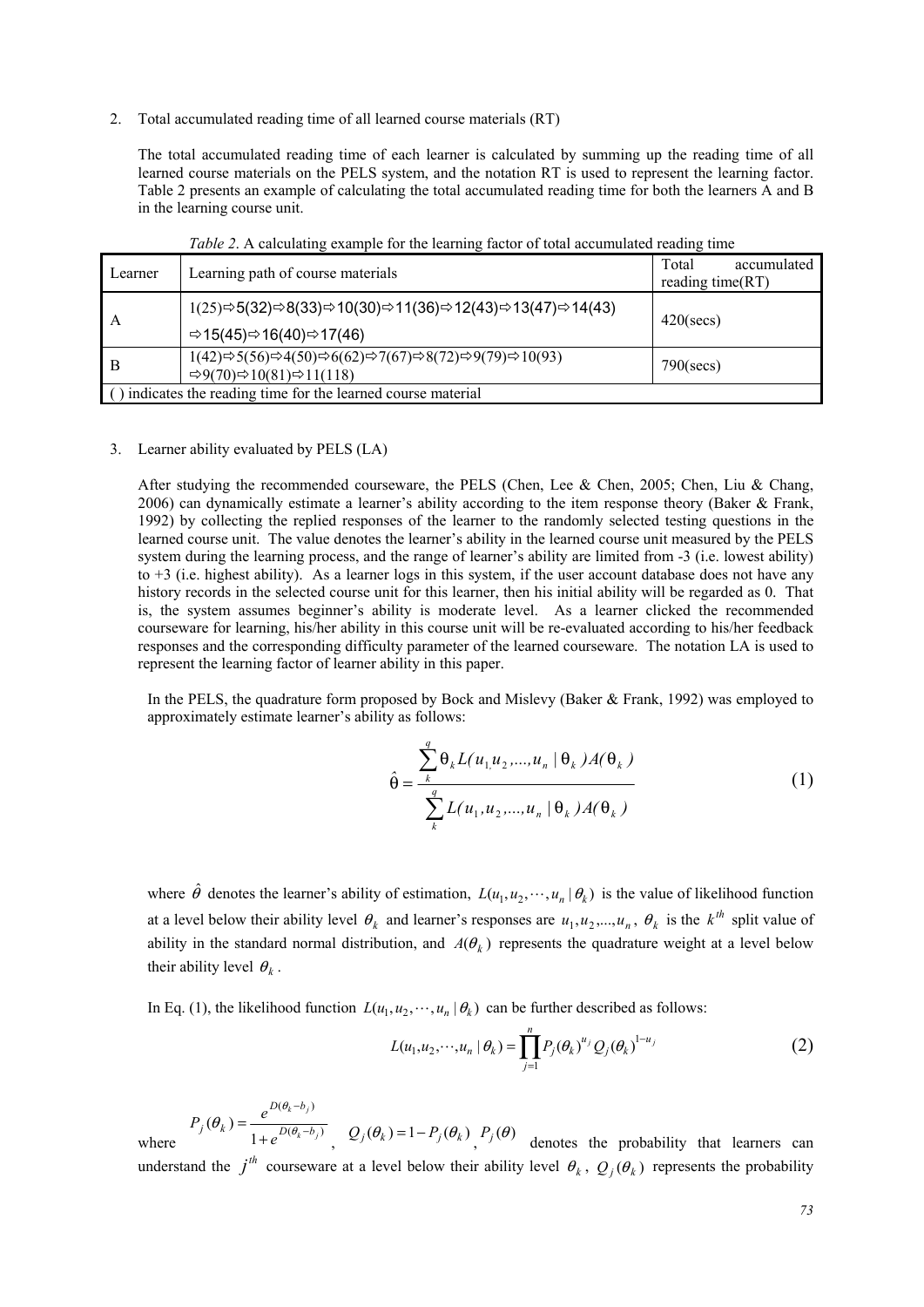that learners cannot understand the  $j<sup>th</sup>$  courseware at a level below their ability level  $\theta_k$ ,  $b_j$  is the difficulty parameter of the  $j<sup>th</sup>$  courseware, and D is a constant 1.702, and  $U<sub>j</sub>$  is the understanding or not understanding answer obtained from learner feedback to the  $j<sup>th</sup>$  courseware, i.e. if the answer is understanding then  $U_i = 1$ ; otherwise,  $U_i = 0$ .

4. Correct response rate of randomly selecting testing questions (CR)

After a learner has studied the recommended course material, the PELS tests the learner on his understanding by randomly selecting a relevant question from the testing item database. The rate of correct responses to test questions helps determine the learner's degree of understanding for all learned courseware, and the notation CR is used to represent the learning factor in this paper. For example, if a learner gave seven correct responses and three incorrect responses for ten randomly selecting testing questions from the testing item database, then the correct response rate is 0.7.

5. Posted amount of articles on the forum board (PN)

The PELS system can automatically count the total number of posted articles and answered questions on the forum board for each learner during the learning process. The value usually shows a learner level of participation in group discussion, and the notation PN is used to represent the learning factor in this paper. For example, if a learner posted three articles and answered five questions on the forum board, then the posted amount of articles on the forum board is eight pieces.

6. Accumulated score on the forum board (AS)

The PELS system gives various scores for the various interactive behaviors among learners on the forum board. In this study, the PELS will automatically increment a learner's score of one point when he/she logs onto the forum board, and accumulate a learner's score of two points if he/she posts an article on the forum board. The accumulated score on the forum board represents the level of useful feedback given by a learner, and the notation AS is used to represent the learning factor in this paper. For example, if a learner logged onto the forum board two times and posted three articles, then the accumulated score on the forum board will be eight points.

7. Effort level of studying course Materials (EL)

Since each course material in the PELS system is assigned a required minimum reading time by course experts based on the courseware content, the effort level is defined as the actual reading time compared with the required minimum reading time for the learned courseware, and the notation EL is used to represent the learning factor in this paper. Suppose the actual reading time of learners A and B in the learned course unit is 420 seconds and 790 seconds, respectively, and listed as Table 2. Table 3 presents an example of calculating the effort level for the learners A and B in the learned course unit. In this study, the range of the effort level is limited from 0 to 1. Restated, the value of the effort level will be assigned as 1 if the calculated value is over 1.

| Learner | <i>raote 5. A calculating example for the realiting factor of criote force</i><br>Learning path of course materials                                                                                                    | Effort level (EL)       |
|---------|------------------------------------------------------------------------------------------------------------------------------------------------------------------------------------------------------------------------|-------------------------|
| A       | 1(30) $\Rightarrow$ 5(60) $\Rightarrow$ 8(75) $\Rightarrow$ 10(60) $\Rightarrow$ 11(75) $\Rightarrow$ 12(75) $\Rightarrow$ 13(60) $\Rightarrow$ 14(60) $\Rightarrow$ 15(75)<br>$\Rightarrow 16(75) \Rightarrow 17(90)$ | $420/735 \approx 0.57$  |
| B       | 1(30) $\Rightarrow$ 5(60) $\Rightarrow$ 4(45) $\Rightarrow$ 6(60) $\Rightarrow$ 7(60) $\Rightarrow$ 8(75) $\Rightarrow$ 9(60) $\Rightarrow$ 10(60) $\Rightarrow$ 9(60)<br>$\Rightarrow 10(60) \Rightarrow 11(75)$      | $790/585 \rightarrow 1$ |
|         | ) indicates the required minimum reading time determined by course experts for the learned course material                                                                                                             |                         |

*Table 3. A* calculating example for the learning factor of effort level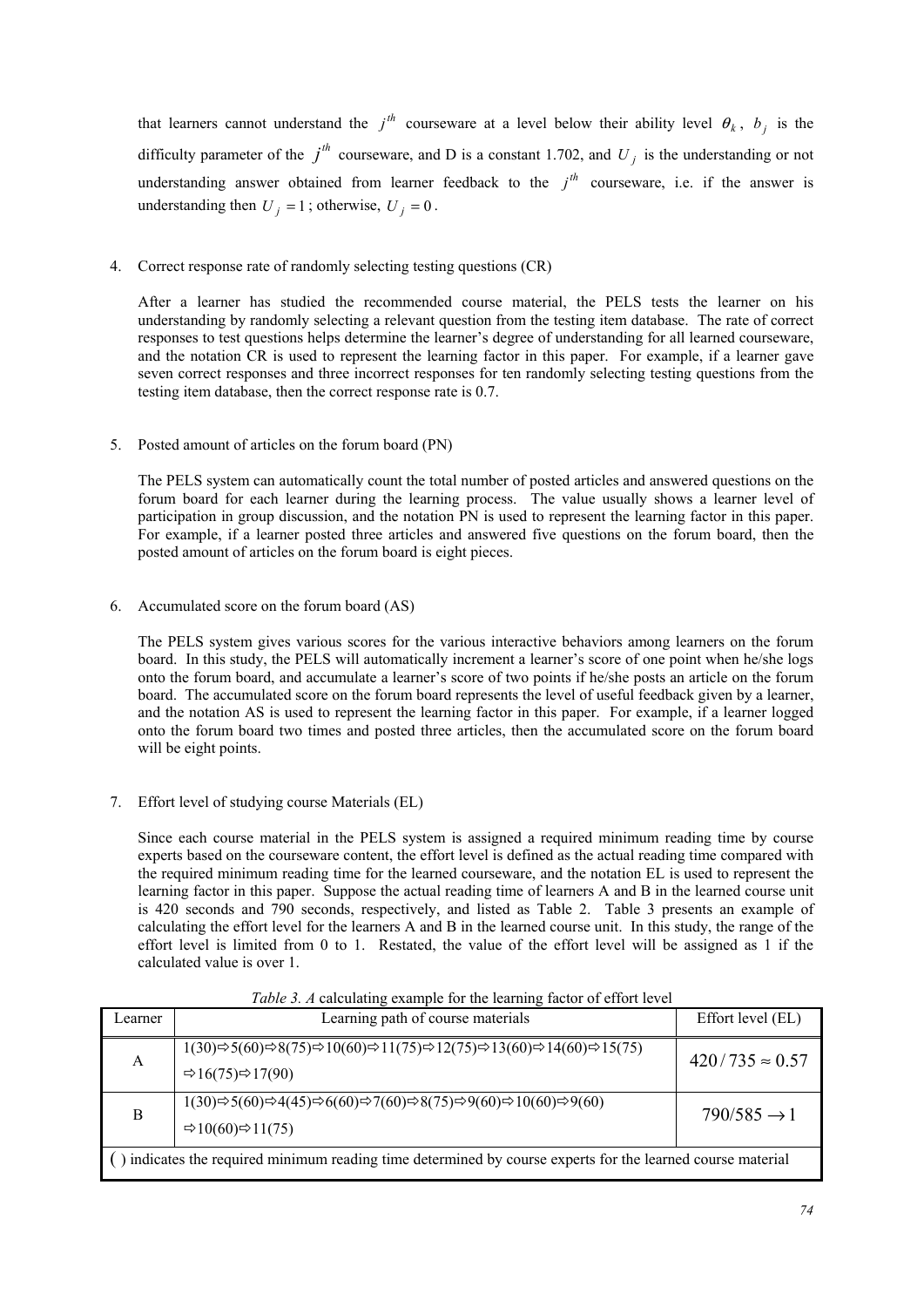#### 8. Final test grade (G)

This study measures the final test grade through the summative assessment scheme of fixed-length testing examination after the entire learning process is completed, and the notation G is used to represent the learning factor in this paper.

### **Mining Learning Performance Assessment Rules Based on Learning Portfolios**

#### **Flowchart of Mining Learning Performance Assessment Rules**

Figure 3 shows the entire flowchart of the proposed learning performance assessment scheme. The proposed refined K-means algorithm is initially employed to logically determine the fuzzy membership functions of each learning factor based on real data distribution of learning portfolios for mining learning performance assessment rules by the neuro-fuzzy classifier (Nauck & Kruse, 1999). After the fuzzy rules for learning performance assessment are identified by the neuro-fuzzy classifier, the feature reduction scheme is employed to simplify the linguistic terms of the discovered learning performance assessment rules under keeping a satisfied accuracy rate of learning performance assessment. This procedure aims to obtain simplified learning performance assessment rules for promoting the inferring efficiency in web-based learning systems as well as discover the main learning factors that affect the learning outcomes. Finally, the fuzzy inference is employed to grade the learning performance by the simplified fuzzy rules for individual learners. The following sections give details for the proposed learning performance assessment scheme for individual learners.



*Figure 3.* The flowchart of learning performance assessment

### **Mining Learning Performance Rules Using Web-based Learning Portfolios**

### *Determining Fuzzy Membership Functions by the Refined K-means Algorithm for the Neuro-Fuzzy Classifier*

This study employed the neuro-fuzzy classifier to discover the fuzzy knowledge rules from the learning portfolios for learning performance assessment. To identify the fuzzy knowledge rules by the neuron-fuzzy classifier, the membership functions used in the neuro-fuzzy classifier must be logically determined according to the data distribution of learning portfolios in advance. In this work, the proposed refined K-means clustering algorithm improved from the original K-means clustering algorithm (Xu & Wunsch, 2005) was employed to determine the centers of the triangle fuzzy membership functions automatically according to the data distribution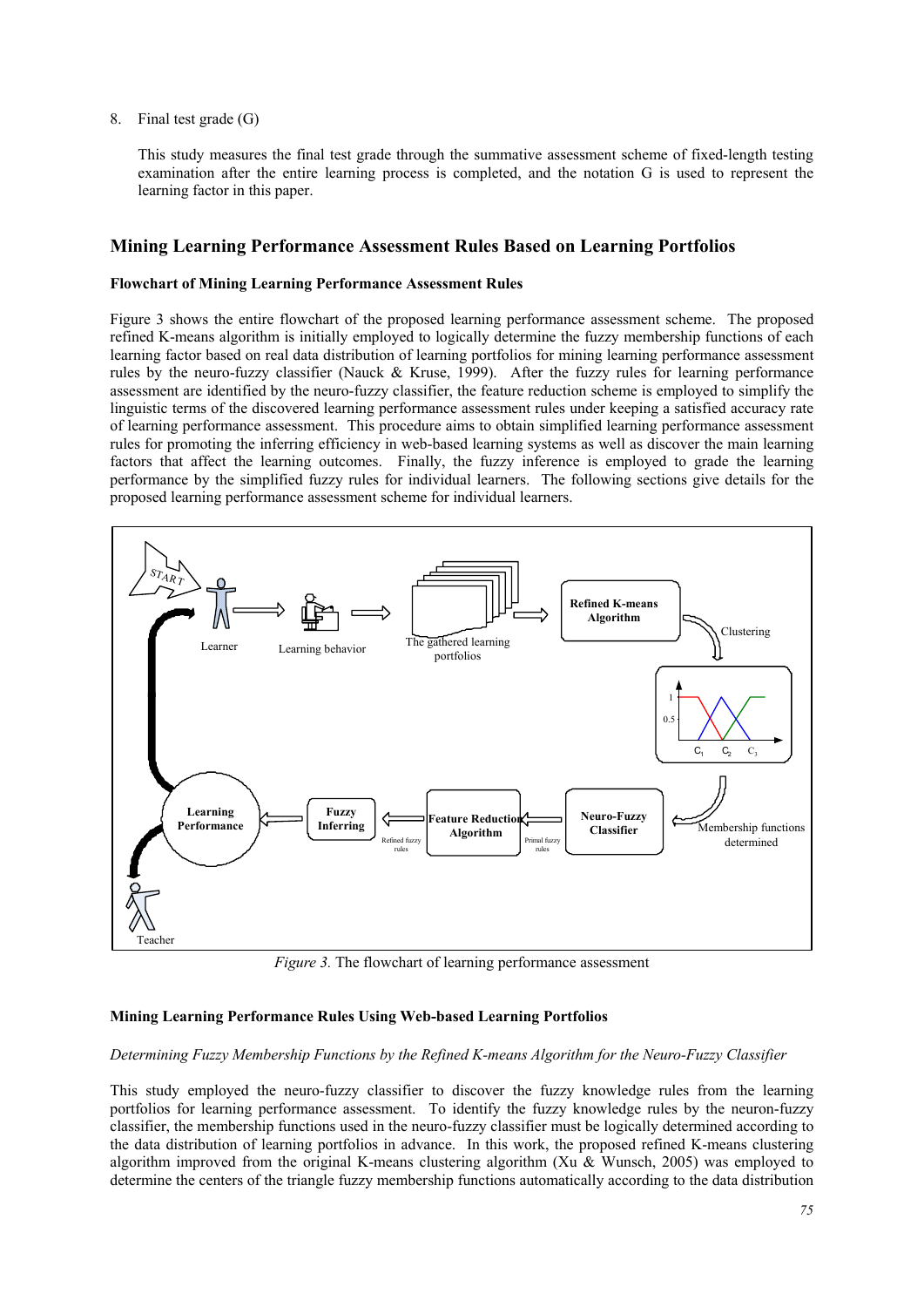of each learning factor in learning portfolios for the neuro-fuzzy classifier herein. To obtain appropriate and interpretable learning performance assessment rules by the neuro-fuzzy classifier, this study sets the number of clusters in the refined K-means clustering algorithm as three based on the requirements of learning performance assessment in real teaching scenario. In other words, each considered learning factor contains three linguistic terms, i.e. low, moderate, and high, to describe a fuzzy rule. After that, the membership functions of the triangle fuzzy sets were automatically determined according to three cluster centers of each learning factor. Suppose the centers of three linguistic terms determined by the refined K-means clustering algorithm are respectively  $c_1$ ,  $c_2$ , and  $c_3$ , the membership functions for the linguistic terms "low", "moderate", and "high" can be formulated as follows:

i. The membership function for the linguistic term "low"

$$
\mu_{Low}(x) = \begin{cases}\n1 & \text{if } x \le c_1 \\
\frac{c_2 - x}{c_2 - c_1} & \text{if } c_1 < x < c_2 \\
0 & \text{if } x \ge c_2\n\end{cases} \tag{3}
$$

ii. The membership function for the linguistic term "moderate"

$$
\mu_{\text{Modernate}}(x) = \begin{cases}\n0 & \text{if } x \leq c_1 \\
\frac{x - c_1}{c_2 - c_1} & \text{if } c_1 < x < c_2 \\
1 & \text{if } x = c_2 \\
\frac{c_3 - x}{c_3 - c_2} & \text{if } c_2 < x < c_3 \\
0 & \text{if } x \geq c_3\n\end{cases} \tag{4}
$$

iii. The membership function for the linguistic term "high"

$$
\mu_{\text{High}}(x) = \begin{cases}\n0 & \text{if } x \leq c_2 \\
\frac{x - c_2}{c_3 - c_2} & \text{if } c_2 < x < c_3 \\
1 & \text{if } x \geq c_3\n\end{cases} \tag{5}
$$

Next, the difference of the proposed refined K-means clustering algorithm with the original K-means clustering algorithm is compared and explained herein. Suppose there are *s* patterns in the gathered learning portfolios, the original K-means clustering algorithm is employed to find the *k* centers for each learning factor, where  $k \leq s$ , and the set of the *k* cluster centers are represented as follows:

$$
C_s \in \{c_1, \dots, c_l, \dots, c_r, \dots, c_k\}
$$
 (6)

where  $C_s$  is the set of the  $k$  cluster centers,  $c_l$  is the cluster center with the nearest Euclidean distance to the left boundary, and  $c_r$  is the cluster center with the nearest Euclidean distance to the right boundary.

In the proposed refined K-means clustering algorithm, the cluster centers  $c_l$  and  $c_r$  determined by the original K-means clustering algorithm are tuned by the refined value  $\delta$ ; moreover, the other cluster centers are unchangeable. The refined value is computed as follows:

$$
\delta = \frac{\max(S) + \min(S)}{2} \tag{7}
$$

where  $max(S)$  and  $min(S)$  represent the maximum and minimum feature values of patterns in each learning factor, respectively.

Therefore, the new cluster centers determined by the refined K-means clustering algorithm can be represented as follows:

$$
C_s^{(new)} \in \{c_1, \dots, c_l - \delta, \dots, c_r + \delta, \dots, c_k\}
$$
 (8)

where  $C_s^{(new)}$  is the new set of the *k* cluster centers.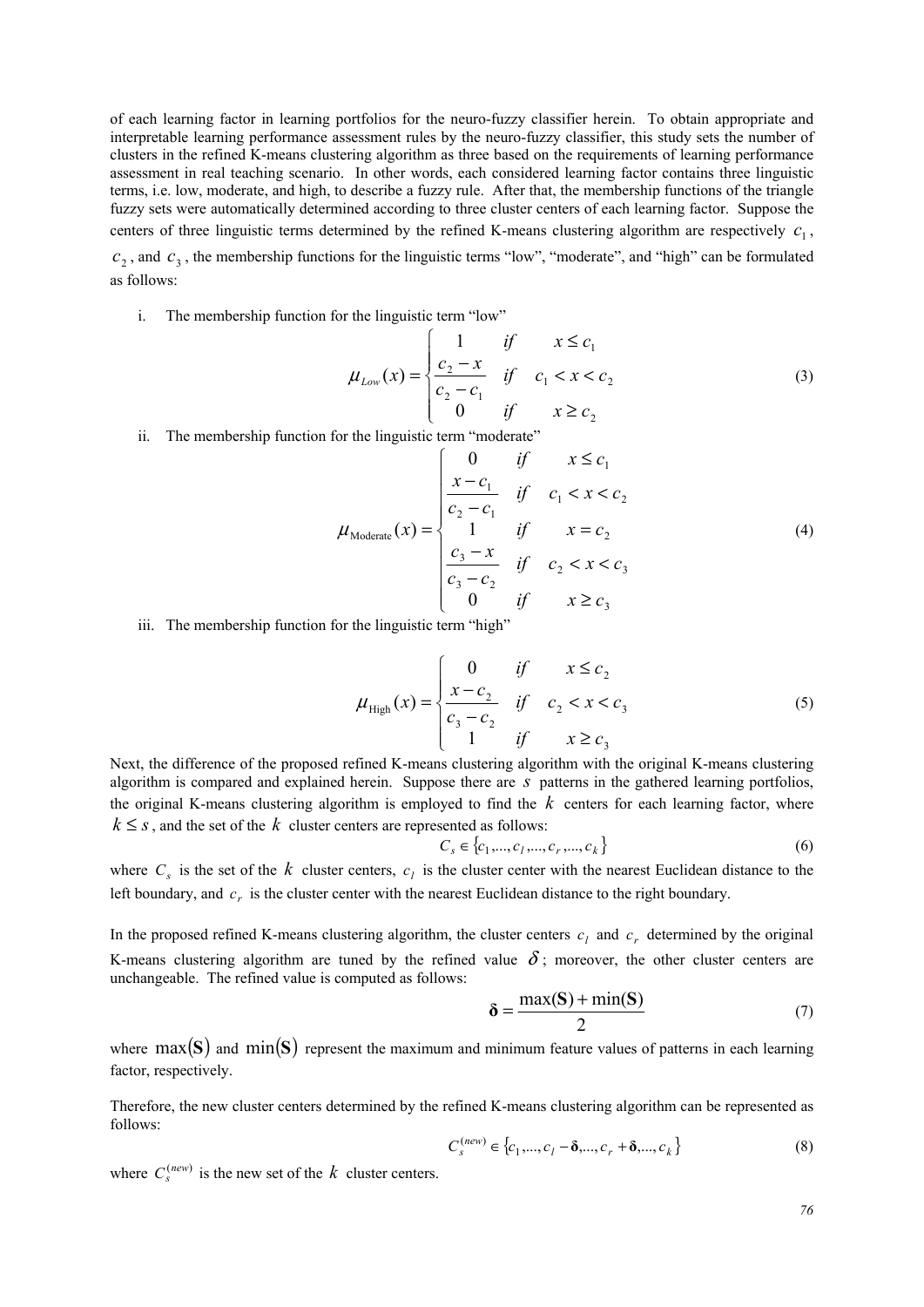Figure 4 gives an example to explain how to tune the membership functions by the refined value  $\delta$  defined in the proposed refined K-means clustering algorithm. In Fig. 4, the circle and square notations with black and grey colors represent respectively the cluster centers determined by the K-means and refined K-means clustering algorithms.Moreover, the dotted and solid lines respectively represent the membership functions determined by the K-means and refined K-means clustering algorithms. Compared with the original K-means clustering algorithm, we find that the refined K-means clustering algorithm has benefits in terms of promoting classification ability for the boundary patterns between different classes and reducing the number of unknown patterns due to expanding the boundary range while employing the neuro-fuzzy classifier to discover the learning performance assessment rules based on learning portfolios. The later experimental results will confirm these benefits.



*Figure 4.* Tuning membership functions by the refined value  $\delta$ , where the circle and square notations with black and grey colors respectively represent the cluster centers determined by the K-means clustering algorithm and refined K-means clustering algorithm, and the dotted and solid lines respectively represent the membership functions determined by the K-means and refined K-means clustering algorithms

### *Neuro-Fuzzy Classifier for Mining Learning Performance Assessment Rules*

After the triangle fuzzy membership functions were determined by the refined K-means clustering algorithm, the neuro-fuzzy classifier proposed by Nauck (Nauck & Kruse, 1999) was employed to infer the fuzzy rules for the learning performance assessment based on learning portfolios. Figure 5 shows the learning architecture of the used neuro-fuzzy classifier which can be represented as four-layer feed-forward networks. The first layer is the input layer which consists of input neurons and each neuron corresponds to an input feature. The second layer is the fuzzification layer which consists of fuzzy set neurons and each neuron corresponds to a linguistic term, such as low, moderate, and high, and so on. The third layer is the rule layer which consists of rule neurons and each neuron corresponds to a fuzzy rule. The fourth layer is the class layer which consists of class neurons and each neuron corresponds to a class label. To explain the detailed operation procedures of the neuro-fuzzy classifier, the notations used in Fig. 5 are first explained as follows:  $x_k$  is the  $k^{th}$  input feature,  $\mu_k$  denotes the  $l^{th}$ membership function of the  $k^{th}$  input feature, Rule *j* is the *j*<sup>th</sup> fuzzy rule, and Class *i* is the *i*<sup>th</sup> output class. In addition,  $ar_i$  denotes the activation strength of the  $j<sup>th</sup>$  neuron in the rule layer, and  $ac_i$  denotes the activation strength of the  $i<sup>th</sup>$  neuron in the class layer. Moreover, the input layer only receives input features from the gathered learning portfolios and directly passes the input features to the fuzzification layer for computing the fired membership degrees. Each fuzzy set neuron in the fuzzification layer could connect to several rule neurons and each rule neuron only connects to one class neuron, but each class neuron could be simultaneously connected by different rule neurons since different antecedent parts of fuzzy rules could lead to the same consequent part.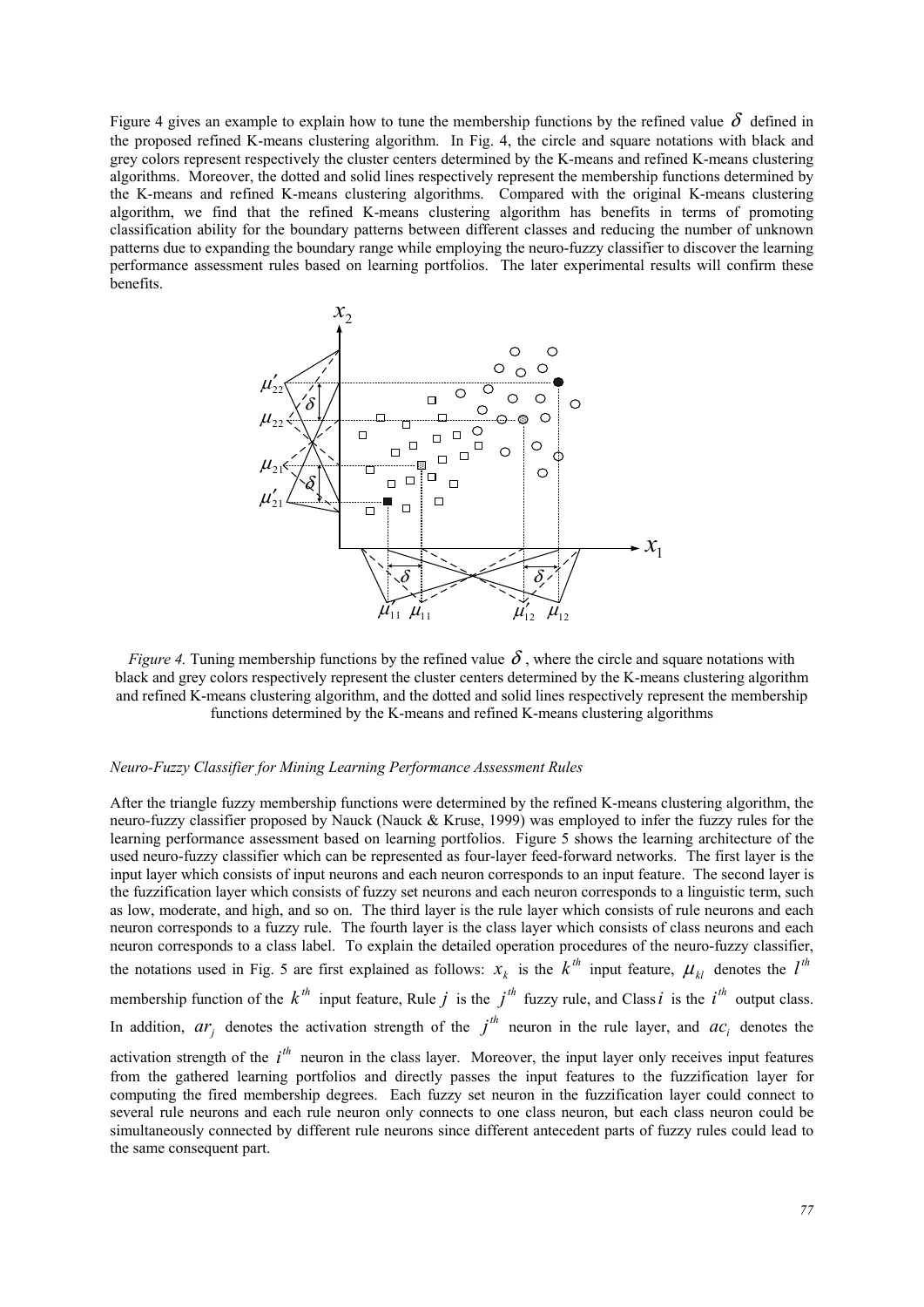

*Figure. 5* Four-layer learning architecture of the employed neuro-fuzzy classifier

In this study, the employed neuro-fuzzy classifier follows six steps to generate fuzzy rules for learning performance assessment, and summarized as follows:

**Step 1**. Computing the activation strength of each fuzzy neuron in the rule layer by the minimum operator, and formulated as follows:

$$
ar_j = \min_{k=1,2,\dots,n} \{u_k^{(j)}\}
$$
 (9)

where  $ar_j$  is the activation strength of the antecedent part of the  $j^h$  rule neuron,  $u_k^{(j)}$  represents the membership degree of the  $j<sup>th</sup>$  rule fired by the  $k<sup>th</sup>$  input feature, which can be computed as  $u_k^{(j)} = \max\{u_{k_1}, u_{k_2},..., u_{km}\}\$ , and *m* is the number of the defined linguistic terms of each input feature.

**Step 2.** Computing the activation strength of each class neuron in the class layer by the maximum operator, and formulated as follows:

$$
ac_i = \max_{j=1,2,\dots,z_i} \{ ar_j^{(i)} \}
$$
 (10)

where  $ac_i$  is the activation strength of the consequent part of the  $i^{th}$  class neuron,  $ar_j^{(i)}$  represents the activation strength of the  $i^{th}$  class neuron fired by the  $j^{th}$  rule which is the set member of the activation strengths of the rule neurons represented as  $ar_j^{(i)} \in \{ar_1, ar_2,..., ar_j,..., ar_r\}$ , and  $z_i$  is the number of the fired fuzzy rules of the  $i^{th}$  class neuron, and  $z_i \leq r$ .

**Step 3.** Computing the corresponding class register values by respectively calculating the summation of the activation strengths fired by all training patterns for each fuzzy rule, and formulated as follows: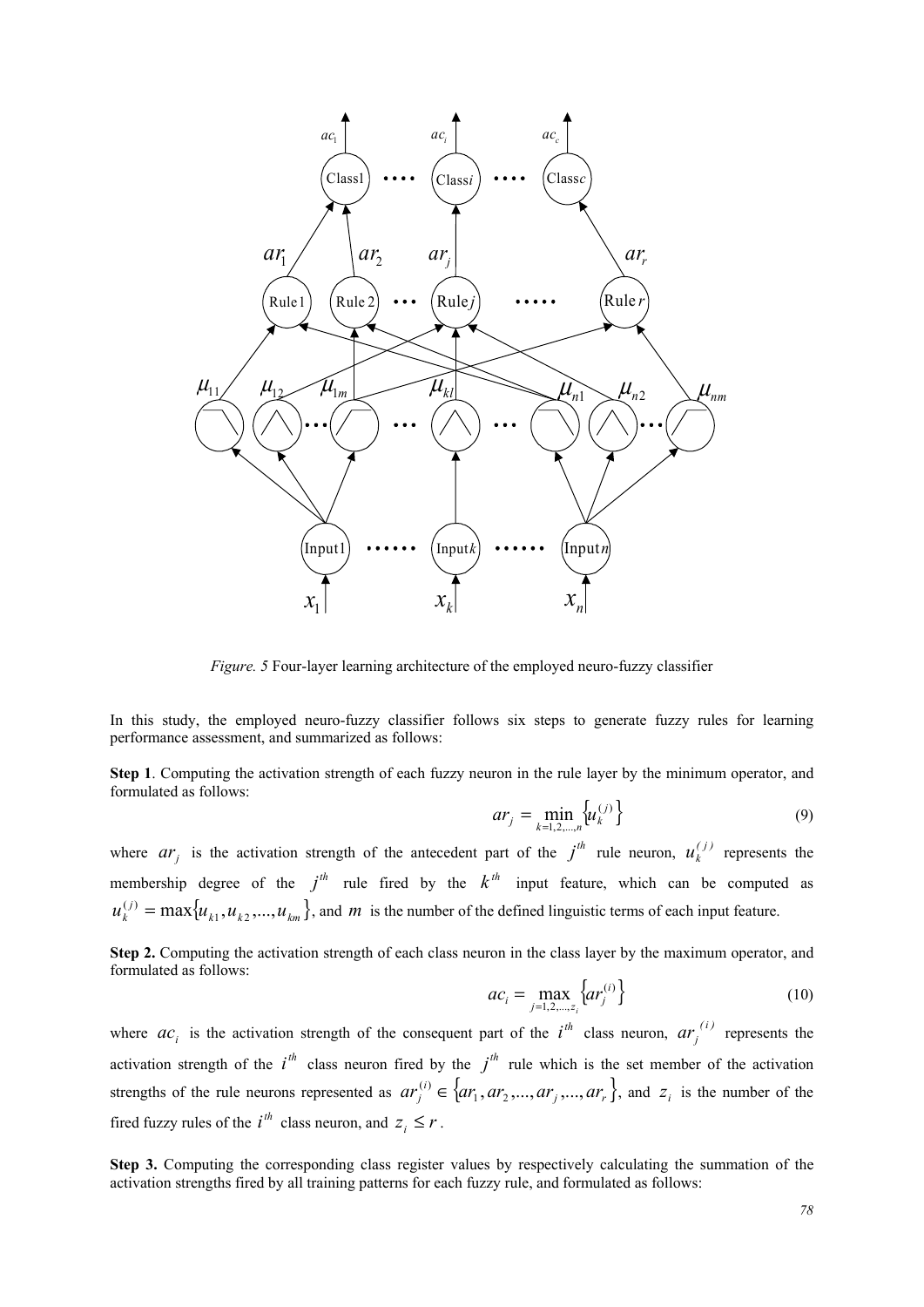$$
t_i(j) = \sum_{p=1}^{y} ac_i^{(j)}(X_p), \text{ where } i = 1,2,...,c, j = 1,2,...,r
$$
 (11)

where  $t_i(j)$  is the class register value of the  $i^{th}$  class for the  $j^{th}$  rule,  $ac_i^{(j)}(X_p)$  is the activation strength of the *i*<sup>th</sup> class neuron fired by the  $p$ <sup>th</sup> training pattern for the *j*<sup>th</sup> rule, and *y* is the total number of training patterns.

**Step 4.**Finding the class label with the largest class register value for each fuzzy rule, and formulated as follows:  $f(j) = \arg \max_{i=1,2,...,c} \{t_i(j)\}$  $\tau(j) = arg max\{t_i(j)\}\$  (12)

where  $\tau(j)$  represents the class label with largest class register value for the  $j<sup>th</sup>$  rule.

**Step 5.** Evaluating the performance for each fuzzy rule, and formulated as follows:

$$
p(j) = t_{\tau(j)}(j) - \sum_{i=1,2,\dots,c,i \neq \tau} t_i(j)
$$
\n(13)

where  $p(i)$  represents the performance of the  $j<sup>th</sup>$  fuzzy rule,  $\tau(j)$  is the class label with the largest class register value for the  $j^{th}$  fuzzy rule.

**Step 6.** Collecting the fuzzy rules with the best performance in each class as the learning performance assessment rules.

#### *Feature Reduction Scheme for Simplifying the Learning Performance Assessment Rules*

To generate greater efficient and even accurate fuzzy rules, the original fuzzy rules discovered by the neurofuzzy classifier can be refined by the proposed feature reduction scheme. In the feature reduction process, it is assumed that there are sufficient relevant features in the original feature set to discriminate clearly between categories, and that some irrelevant features can be eliminated to improve efficiency and even accuracy. Generally, elimination of redundancy will improve efficiency without losing accuracy, and elimination of noise will improve both efficiency and accuracy (Chakraborty & Pal, 2004). In particular, the antecedent parts of fuzzy rules discovered by the neuro-fuzzy classifier always contain all features so that the main relevant features related to the classification accuracy cannot be clearly revealed as well as the inference efficiency is descended. More significantly, the antecedent parts of the fuzzy rules discovered by the neuro-fuzzy classifier containing all features will lead to over strict fired conditions so that many patterns cannot be inferred, and called as unknown patterns herein. The number of unknown patterns will obviously reduce the classification accuracy rate. Moreover, the simplified fuzzy rules for learning performance assessment are more easily interpreted by teachers, thus helping teachers to tune their teaching strategies. Based on these reasons, this study proposes a feature reduction scheme to simplify the discovered fuzzy rules. To obtain the simplified fuzzy rules, the proposed feature reduction scheme only performs the feature reduction scheme to the fuzzy rules with the best performance in each class. After that, the feature reduction is performed based on the proposed performance evaluation method for all feature combinations of the antecedent parts containing in each discovered fuzzy rule.

Figure 6 shows that the linguistic terms used in a fuzzy rule usually have overlapped intervals between two neighborhood linguistic terms, such as the intervals  $I_1, I_2, I_3$ , and  $I_4$ . In these overlapped intervals, a training pattern with feature value mapped in the corresponding overlapped interval will simultaneously fire the antecedent parts of two linguistic terms defined in a feature dimension and the fired strengths of two linguistic terms are different. For example, the membership degree of the linguistic term "Small" fired by a training pattern with feature value mapped in the interval  $I_1$  is larger than the linguistic term "Moderate". In contrast, the membership degree of the linguistic term "Small" fired by a training pattern with feature value mapped in the interval  $I_2$  is smaller than the linguistic term "Moderate". Based on the observation, an excellent feature combination in a discovered fuzzy rule should trigger the membership degree on the fired linguistic term as large as possible, but trigger the membership degree on the other non-fired linguistic terms as small as possible when the discovered fuzzy rule is fired by a training pattern. Herein, the fired linguistic term indicates the linguistic term with the largest membership degree fired by a training pattern, and the other linguistic terms are viewed as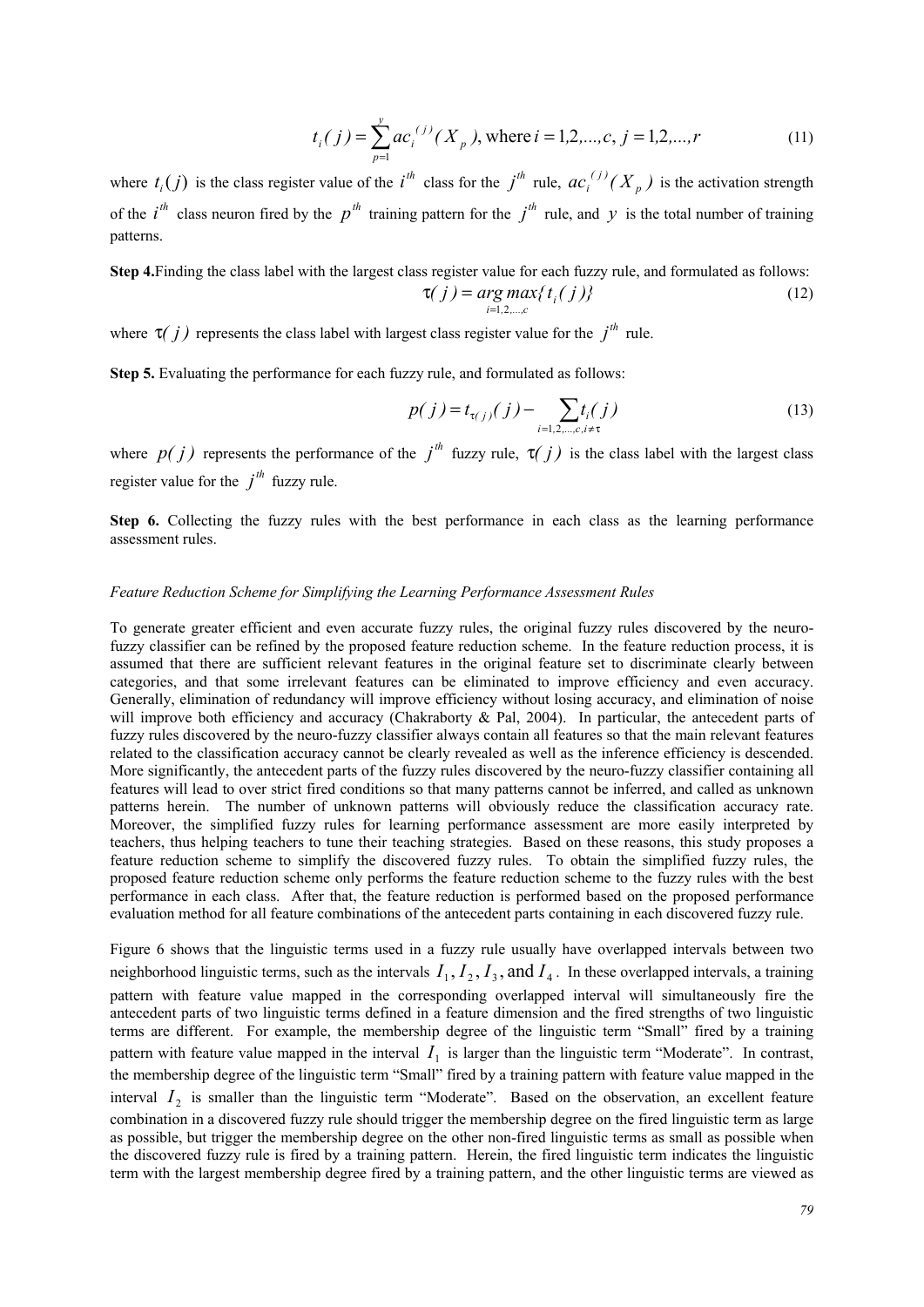the non-fired linguistic terms. This study names the difference between the membership degree of the fired linguistic term with the summation of the membership degrees of the non-fired linguistic terms as the match degree. To develop the proposed feature reduction scheme, the match degree is first defined as follows:

$$
u'_{j}(i) = u'_{j\lambda}(i) - \sum_{k=1, k \neq \lambda}^{n} u'_{jk}(i)
$$
\n(14)

where  $u_j^l(i)$  represents the match degree of the  $j^{th}$  feature of the  $l^{th}$  fuzzy rule fired by the  $i^{th}$  training pattern,  $u_{jk}^{l}(i)$  is the membership degree of the  $k^{th}$  linguistic term of the  $j^{th}$  feature of the  $l^{th}$  fuzzy rule fired by the  $i^{th}$  training pattern, *n* represents the number of the defined linguistic terms in each fuzzy rule,  $\lambda$ indicates the linguistic term with the largest membership degree fired by the  $i<sup>th</sup>$  training pattern.

After the match degree is obtained, the performance of the discovered fuzzy rule with the considered feature combination can be measured as follows:

$$
v_{q}^{l} = \frac{\sum_{j=1}^{\varphi} \sum_{i=1}^{t} u_{j}^{l}(i)}{\varphi}
$$
 (15)

where  $v_q^l$  represents the performance of the  $l^{th}$  fuzzy rule under the  $q^{th}$  feature combination, *t* is the number of training patterns,  $\varphi$  is the number of features,  $u_j^l(i)$  is the membership degree of the  $j^{th}$  feature of the  $l^{th}$ fuzzy rule fired by the  $i^{th}$  training pattern.

Moreover, the total number of feature combinations for a discovered fuzzy rule can be computed as follows:

$$
g = \sum_{j=1}^{p} \frac{p!}{j!(p-j)!}
$$
 (16)

where *g* is the total number of feature combinations for a discovered fuzzy rule, *p* is the total number of feature dimensions, *j* is the number of the considered features.



*Figure 6*. The overlapped regions between various linguistic terms, where  $u_{jk}^{(l)}(i)$  is the membership degree of the  $k^{th}$  linguistic term of the  $j^{th}$  feature of the  $l^{th}$  fuzzy rule fired by the  $i^{th}$  training pattern, and  $x_j^l(i)$  is the feature value of the  $i^{th}$  training pattern corresponding to the  $i^{th}$  feature of the  $l^{th}$  fuzzy rule

### *Fuzzy Inference by the Discovered Fuzzy Rules for the Learning Performance Assessment*

This section explains how to infer the learning performance according to the discovered fuzzy rules by fuzzy inference. The discovered fuzzy production rules are formed by IF-THEN rules represented as follows:

*IF*  $X_1 = A_1$  *and*  $X_2 = A_2$  *THEN*  $Y = B$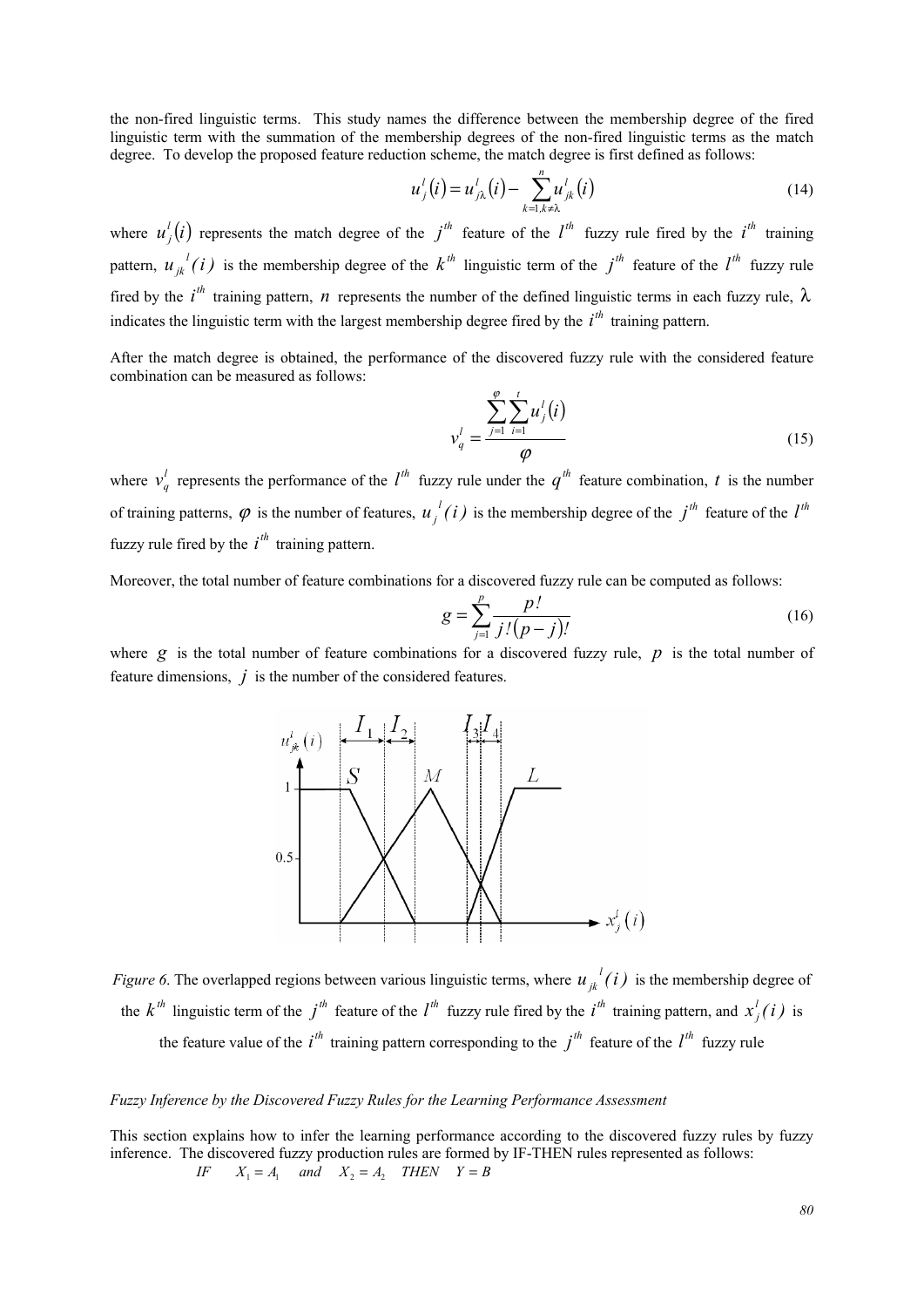where  $X_i$  and  $Y$  denote linguistic variables, and  $A_i$  and  $B$  represent linguistic terms.

A defuzzification strategy aims to convert the outcome of fuzzy inference into a crisp class label. In this study, the maximum operator (Lin & Lee, 1996) is employed as the defuzzification scheme, to infer the crisp class label from the respective fired degrees of membership functions. Restated, the result of the learning performance assessment is assigned as the class label with the largest membership degree fired by a training pattern among the discovered fuzzy rules.

### **Experiments**

The personalized e-learning system (PELS) was published on the web site http://192.192.6.86/irt4 to provide personalized e-learning services and assess the learning performance of individual learners by web-based learning portfolios. To verify the evaluation quality of the discovered fuzzy rules for the learning performance assessment, some third-year students of Jee-May Elementary School (http://www.jmes.tpc.edu.tw/), who had majored in the "Fractions" course unit in elementary school mathematics, were invited to test this system. The experimental results are described as follows.

#### **The Format of Learning Portfolio Gathered by PELS**

The "Fractions" unit currently includes a total of 17 course materials with various difficulty levels, each conveying similar concepts. The system was used by 583 learners from 18 different classes of Taipei County Jee-May Elementary School (http://www.jmes.tpc.edu.tw/). Among the eight gathered learning factors, the final testing score G was obtained through the summative assessment scheme of fixed-length testing examination after the entire learning process is completed. Table 4 shows the format of the partial learning portfolios in the user profile database gathered by PELS.

|                                          |              |                      |                    | $\sim$ $\sim$ $\sim$        |                |                      |               |               |
|------------------------------------------|--------------|----------------------|--------------------|-----------------------------|----------------|----------------------|---------------|---------------|
| Learning<br>Factor<br>Learning<br>Record | G<br>(0~100) | <b>RR</b><br>$(0-1)$ | <b>RT</b><br>(sec) | LA<br>$(-3 \rightarrow +3)$ | CR.<br>$(0-1)$ | <b>PN</b><br>(piece) | AS<br>(point) | EL<br>$(0-1)$ |
| T <sub>1</sub>                           | 83.24        | 0.630                | 2212               | 1.68                        | 0.815          | $\boldsymbol{0}$     | 41            | 1.00          |
| T <sub>2</sub>                           | 74.17        | 0.600                | 1413               | 0.26                        | 0.533          | 0                    | 42            | 1.00          |
|                                          |              |                      |                    |                             |                |                      |               |               |
| T583                                     | 84.81        | 0.436                | 3747               | 1.36                        | 0.846          |                      | 27            | 0.95          |

*Table 4.* The format of the learning portfolio in the user profile database

#### **Evaluating Accuracy Rate of Learning Performance Assessment**

#### *Evaluation Method*

To measure the accuracy rate of learning performance assessment for the proposed method, the score level method was used to evaluate the accuracy rate of the predicted learning performance. In this evaluation method, each learner is assessed according to one of three score levels based on the mapping membership degrees of learning factor G. For example, the score level of a learner with a final test score of 86.16 was set to moderate level if the linguistic term of moderate level has the largest mapping membership degree among all linguistic terms of the learning factor G.

#### *Experimental Results*

In our experiments, half the learning portfolios among 583 learners selected randomly were used as training data and the remaining learning portfolios were used as testing data. Table 5 illustrates the number of learning records in each grade level. To obtain simple and interpretable fuzzy rules for learning performance assessment, the number of cluster centers in the K-means algorithm is set to 3. That is, each learning factor contains three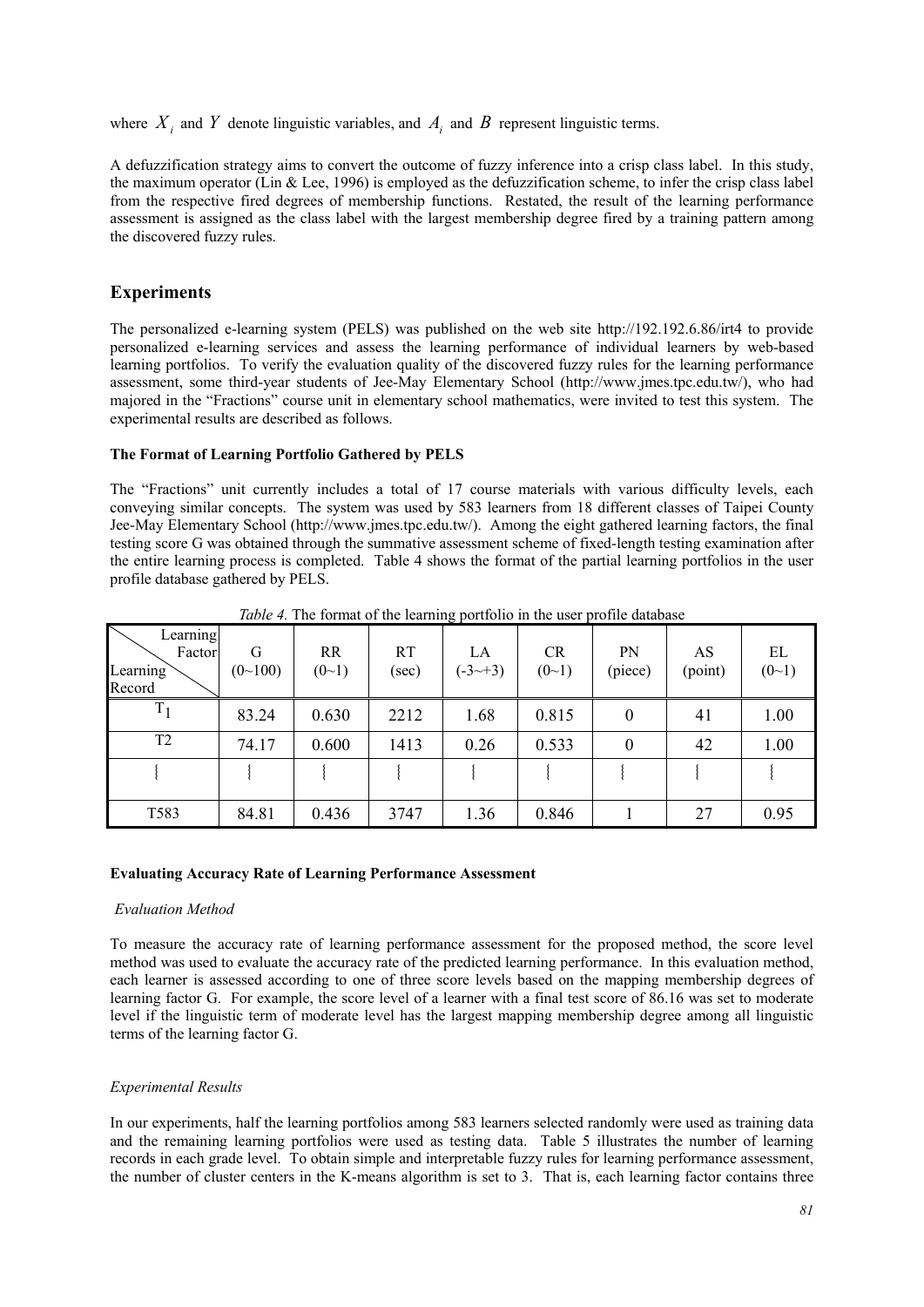various linguistic terms to describe a fuzzy rule, and named as "low", "moderate", and "high" herein. Table 6 shows the determined centers of the linguistic terms for eight learning factors by the K-means algorithm. To obtain fuzzy rules for learning performance assessment more accurately, the proposed refined K-means algorithm was employed to tune the centers of the linguistic terms listed in Table 6. Tables 7 and 8 display the revised amount of cluster centers for each learning factor and the revised centers of the linguistic terms of eight learning factors by the refined K-means algorithm, respectively. Figure 7 reveals the membership functions of triangle fuzzy sets for eight learning factors determined by the revised centers of the linguistic terms in the refined K-means algorithm. Basically, the left and right widths of triangle membership functions of the linguistic terms "moderate" for each learning factor are determined by the differences between the self-center with the left and right neighborhood centers, respectively. Moreover, the left and right widths of triangle membership functions of the linguistic terms "low" and "high" for each learning factor are determined by the difference between the self-center with the left or right neighborhood center as well as the boundary of each learning factor.

| Data set                    | Training data set |          |      |     | Testing data set |      | Whole data set |          |      |
|-----------------------------|-------------------|----------|------|-----|------------------|------|----------------|----------|------|
| Item                        | Low               | Moderate | High | Low | Moderate         | High | Low            | Moderate | High |
| Number of<br>patterns       | 51                | 194      | 47   | 65  | 188              | 38   | 16             | 382      | 85   |
| Total number of<br>patterns |                   | 292      |      |     | 291              |      |                | 583      |      |

*Table 5.* The number of learning records in each grade level

*Table 6.* The determined centers of the linguistic terms for eight learning factors by the K-means algorithm

| Learning factor<br>Linguistic term               | G     | RR   | <b>RT</b> | LA   | CR   | PN   | AS    | EL.  |
|--------------------------------------------------|-------|------|-----------|------|------|------|-------|------|
| The centers of the linguistic term<br>" $low"$   | 81.95 | 0.25 | 739.24    | 1.25 | 0.77 | 1.52 | 28.38 | 0.74 |
| The centers of the linguistic term<br>"moderate" | 87.25 | 0.44 | 1585.02   | 1.58 | 0.87 | 2.61 | 53.88 | 1.05 |
| The centers of the linguistic term<br>"high"     | 90.44 | 0.63 | 3284.04   | 1.62 | 0.91 | 5.08 | 90.12 | 1.08 |

*Table 7*. The revised amount of cluster centers for each learning factor

| Learning factor<br>Revised amount |      | <b>RR</b> | <b>RT</b> | CR  | PN | AS | EL  |
|-----------------------------------|------|-----------|-----------|-----|----|----|-----|
| The revised amount $\delta$       | 12.5 | 0.5       | 3154      | 0.5 |    |    | .87 |

*Table 8.* The revised centers of the linguistic terms of eight learning factors by the refined K-means algorithm

| Learning factor<br>Linguistic term                      | G      | RR      | <b>RT</b>  | LA   | CR.  | PN       | AS        | EL.     |
|---------------------------------------------------------|--------|---------|------------|------|------|----------|-----------|---------|
| The revised center of the linguistic<br>term "low"      | 69.45  | $-0.26$ | $-2414.76$ | 0.10 | 0.27 | $-11.48$ | $-146.62$ | $-1.13$ |
| The revised center of the linguistic<br>term "moderate" | 87.25  | 0.44    | 1585.02    | 1.58 | 0.87 | 2.61     | 53.88     | 1.05    |
| The revised center of the linguistic<br>term "high"     | 102.94 | 1.13    | 6438.04    | 2.77 | 1.41 | 18.80    | 256.12    | 2.95    |

Next, the neuro-fuzzy neural network with the refined K-means algorithm for logically determining membership functions was employed to discover the formative evaluation rules based on the learning portfolios of the training data set. There are totally 24 fuzzy rules discovered by the employed neuro-fuzzy neural network in our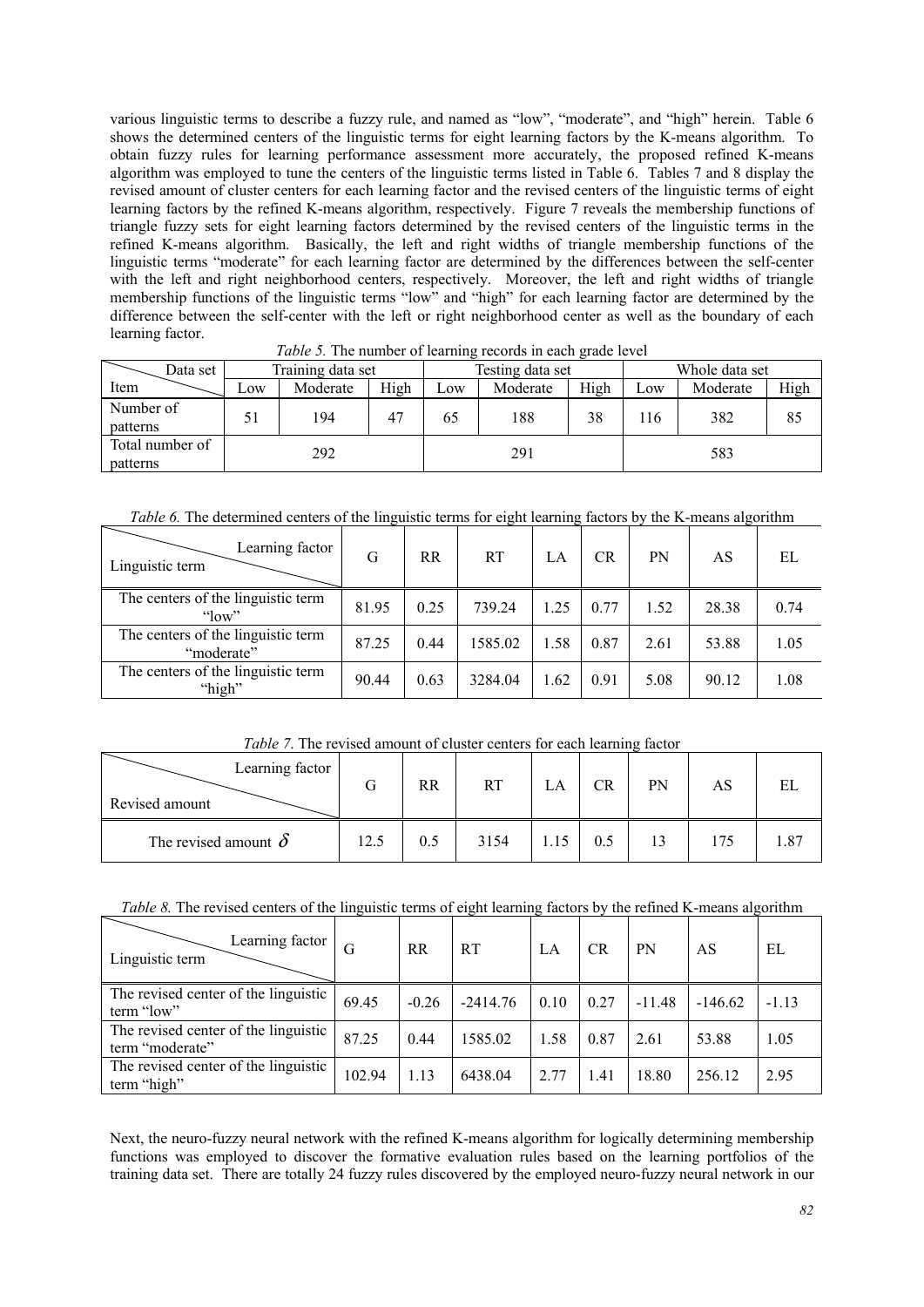experiment. Among all discovered fuzzy rules, there are 10, 9, and 5 rules discovered for assessing the low, moderate, and high grade levels, respectively. Table 9 shows three fuzzy rules with the best performance for assessing three different grade levels based on gathered learning portfolios. In our experiment, ten independent runs were performed to yield an average performance for the training and testing data sets. Table 10 displays the averaged accuracy rate of learning performance assessment evaluated by the discovered rules listed in Table 9. The averaged accuracy rates of learning performance assessment for the training and testing data sets are 74.3% and 71.1%, respectively.



*Figure 7.* The membership functions of learning factors determined by the refined K-means algorithm

*Table 9*. The learning performance assessment fuzzy rules discovered by the neuro-fuzzy network with the refined K-means algorithm for determining fuzzy membership functions

| Learning factor     |           |           |    | Antecedent part |    |    |     | Consequent<br>part |
|---------------------|-----------|-----------|----|-----------------|----|----|-----|--------------------|
| The discovered rule | <b>RR</b> | <b>RT</b> | LA | <b>CR</b>       | PN | AS | EI. | G                  |
| The rule 1          | М         | M         |    |                 | Μ  | M  | М   | Low                |
| The rule 2          | М         | M         | М  | M               | M  | М  | M   | Moderate           |
| The rule 3          | H         | М         | M  | M               | М  | M  | M   | High               |

*Table 10.* The accuracy rate of learning performance assessment evaluated by the discovered rules listed in Table 9

| Data set<br>Item                                                     | Training data set | Testing data set |
|----------------------------------------------------------------------|-------------------|------------------|
| Number of patterns                                                   | 292               | 291              |
| Number of the discovered rules                                       |                   |                  |
| Number of the used fuzzy sets in the discovered rules                | 10                | 10               |
| Number of patterns with correct learning performance<br>assessment   | 217               | 207              |
| Number of patterns with incorrect learning performance<br>assessment | 66                | 73               |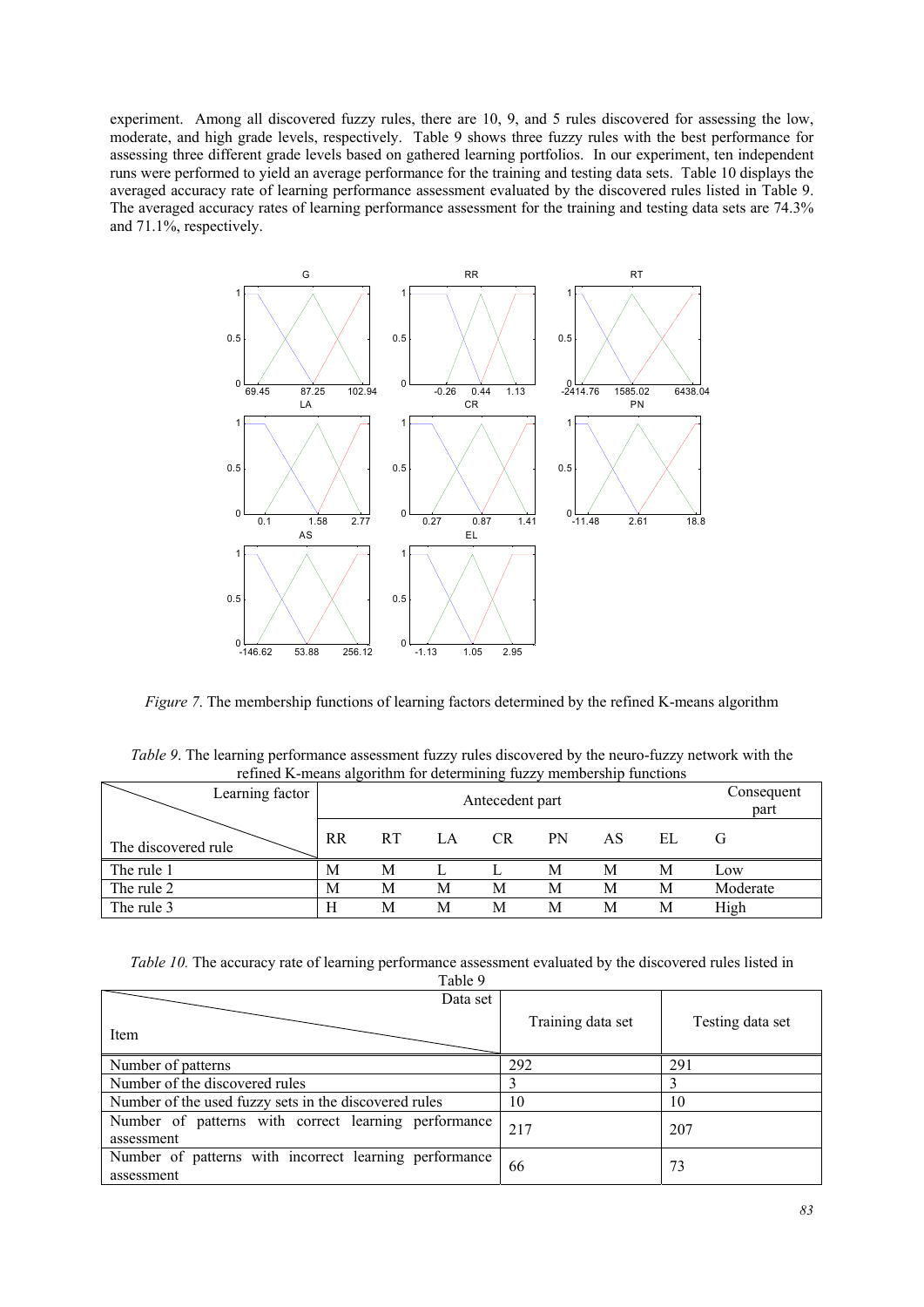| Number of patterns with unknown learning performance $\int_{\Omega}$<br>assessment |       |  |
|------------------------------------------------------------------------------------|-------|--|
| Averaged accuracy rate of learning performance assessment                          | 0.743 |  |

| Table 11. All combinations of seven learning factors in the antecedent parts of the discovered fuzzy rules |
|------------------------------------------------------------------------------------------------------------|
| evaluated in various training cycles                                                                       |

| Training cycle | The combined learning<br>factors    |  |  |  |
|----------------|-------------------------------------|--|--|--|
| $1 - 7$        | $x_1 \sim x_7$                      |  |  |  |
| 8              | $x_1, x_2$                          |  |  |  |
| q              | $x_1, x_3$                          |  |  |  |
| 10             | $x_1, x_4$                          |  |  |  |
|                |                                     |  |  |  |
| 125            | $x_1, x_3, x_4, x_5, x_6, x_7$      |  |  |  |
| 126            | $x_2, x_3, x_4, x_5, x_6, x_7$      |  |  |  |
| 127            | $X_1, X_2, X_3, X_4, X_5, X_6, X_7$ |  |  |  |



*Figure 8.* The performance evaluation plot of the discovered rule 1 for assessing the low score level

Although the used neuro-fuzzy classifier with the refined K-means algorithm can discover as few fuzzy rules as possible to assess the learning performance of an individual learner accurately, the obtained fuzzy rules always contain all learning factors so that the main learning factors that affect the learning performance cannot be revealed clearly. To simplify the obtained fuzzy rules, the feature reduction scheme was employed to further reduce the fuzzy rules of learning performance assessment. In the proposed feature reduction scheme, the performance index defined in Eq. (17) for all combinations of learning factors of the antecedent parts of discovered rules will be used to find the main learning factors that affect the learning performance. Table 11 lists all combinations of seven learning factors contained in the antecedent parts of the discovered fuzzy rules, where  $x_i$  represents the  $i^{th}$  considered learning factor, and their performances were respectively evaluated in various training cycles. Figures 8, 9 and 10 show the performance evaluation plots of the discovered rules 1, 2 and 3 for assessing the low, moderate and high score levels, respectively. Table 12 shows the learning factor combinations with top six excellent performances for three discovered fuzzy rules. In particular, the learning factor combination with best performance index among three discovered fuzzy rules is  $x_3$ ,  $x_2$  and  $x_1$ . The result indicates that the third learning factor of the discovered fuzzy rule 1, i.e. learner ability (LA), is the main learning factor for assessing the learners with low score level. Similarly, the results also indicate that the second and first learning factors are the main learning factors for the discovered fuzzy rules 2 and 3, respectively. Table 13 shows the simplified learning performance assessment rules after performing the proposed feature reduction scheme. Table 14 displays the accuracy rate of learning performance assessment by these simplified fuzzy rules.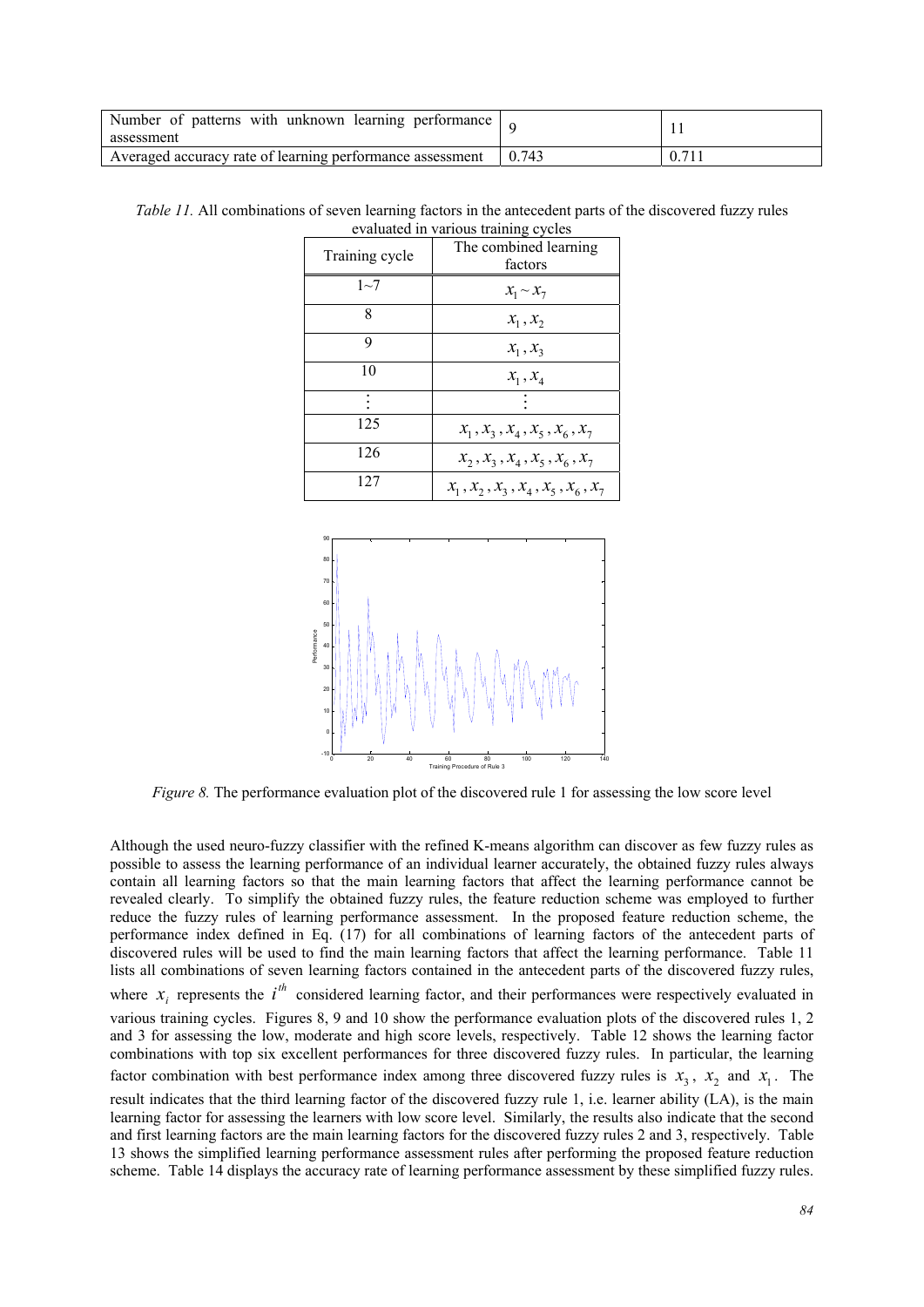Compared with the results of learning performance assessment listed in Table 10, we find that the accuracy rate of the learning performance assessment using the simplified fuzzy rules is only slightly poor than the discovered fuzzy rules without performing feature reduction scheme. However, the simplified fuzzy rules provide benefits to teachers in terms of easily understanding main learning factors that affect learning performance for learners with various score levels (Paiva & Dourado, 2004; Mikut, Jakel & Groll, 2005). Moreover, this idea can be beneficially applied to immediately examine the learning progress of learners, and to perform interactively control learning for web-based learning systems. In the meanwhile, the simplified fuzzy rules will obviously promote the inference efficiency of learning performance assessment for web-based learning systems (Paiva & Dourado, 2004; Mikut, Jakel & Groll, 2005).



*Figure 9.* The performance evaluation plot of the discovered rule 2 for assessing the moderate score level



*Figure 10.* The performance evaluation plot of the discovered rule 3 for assessing the high score level

*Table 12.* The top six combined learning factors with excellent performance of learning performance assessment for three discovered rules

| <u>tul ulice ulseuveleu luies</u> |                 |                       |          |                 |                       |          |                 |             |
|-----------------------------------|-----------------|-----------------------|----------|-----------------|-----------------------|----------|-----------------|-------------|
| The discovered rule 1             |                 | The discovered rule 2 |          |                 | The discovered rule 3 |          |                 |             |
|                                   | <b>The</b>      |                       |          | <b>The</b>      |                       |          | <b>The</b>      |             |
| Training                          | combined        | Performance           | Training | combined        | Performance           | Training | combined        | Performance |
| cycle                             | learning        | index                 | cycle    | learning        | index                 | cycle    | learning        | index       |
|                                   | factor          |                       |          | factor          |                       |          | factor          |             |
| 3                                 | $x_{3}$         | 82.71                 | 2        | $x_{2}$         | 16.78                 |          | $x_{1}$         | 27.50       |
| 19                                | $x_3, x_4$      | 62.98                 | 15       | $x_2, x_4$      | 16.29                 | 8        | $x_1, x_2$      | 22.14       |
| 14                                | $x_2, x_3$      | 49.75                 | 4        | $x_4$           | 15.79                 | 10       | $x_1, x_4$      | 21.65       |
| 44                                | $x_2, x_3, x_4$ | 47.58                 | 30       | $x_1, x_2, x_4$ | 15.00                 | 30       | $x_1, x_2, x_4$ | 20.02       |
| 9                                 | $x_1, x_3$      | 47.57                 | 8        | $x_1, x_2$      | 14.61                 | 12       | $x_1, x_6$      | 18.98       |
| 21                                | $x_3, x_6$      | 46.59                 | 49       | $x_2, x_4, x_6$ | 14.34                 | 32       | $x_1, x_2, x_7$ | 18.25       |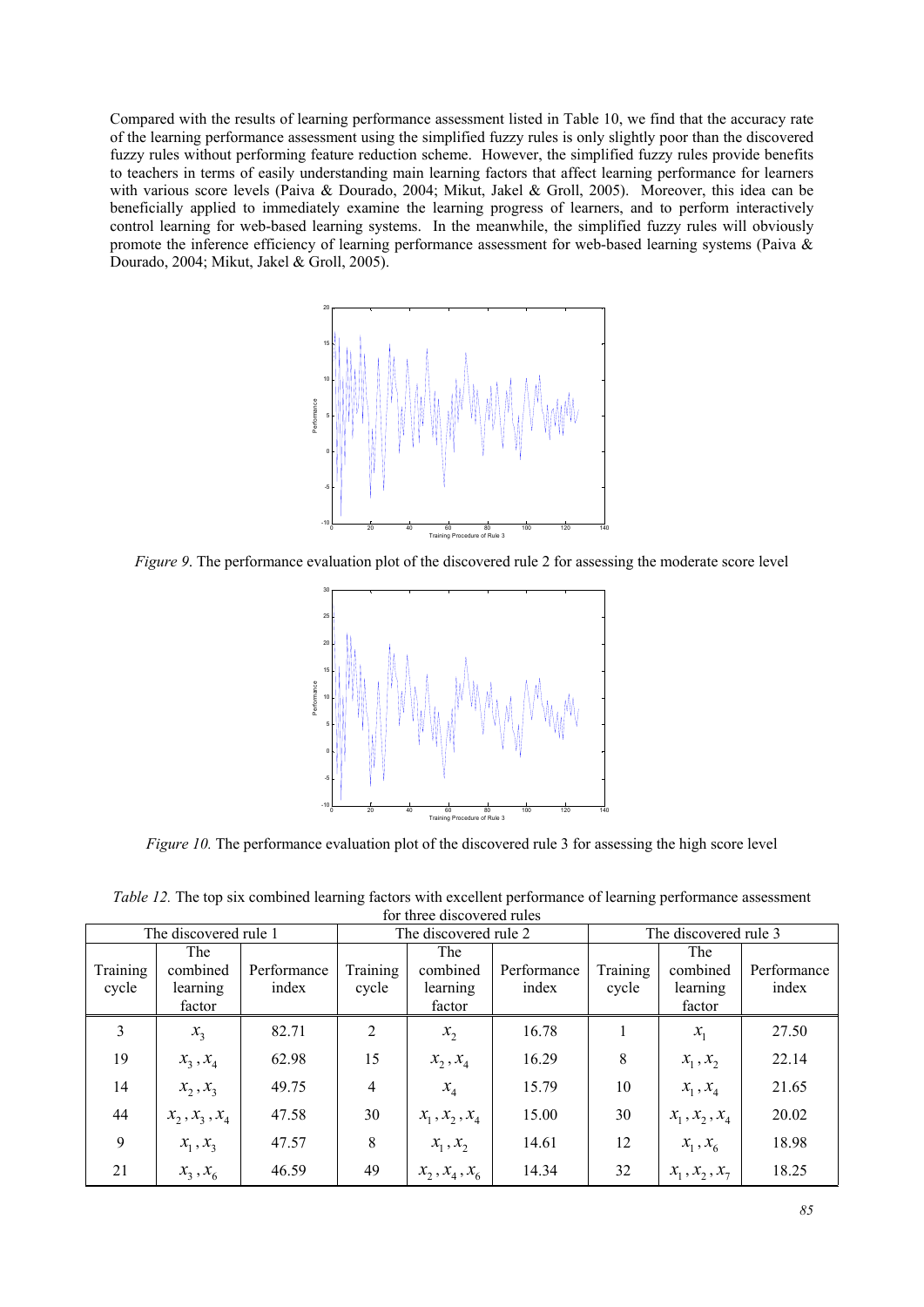*Table 13.* The discovered learning performance assessment rules after performing feature reduction

| Learning factor     | Antecedent part |    |    | Consequent<br>part |
|---------------------|-----------------|----|----|--------------------|
| The discovered rule | <b>RR</b>       | RT | LA | G                  |
| The rule 1          |                 |    |    | Low                |
| The rule 2          |                 | Μ  |    | Moderate           |
| The rule 3          |                 |    |    | High               |

*Table 14.* The accuracy rate of learning performance assessment by the simplified fuzzy rules listed in Table 13

| Data set<br><b>Item</b>                                              | Training data set | Testing data set |
|----------------------------------------------------------------------|-------------------|------------------|
| Number of patterns                                                   | 292               | 291              |
| Number of the discovered rules                                       | 3                 |                  |
| Number of the used fuzzy sets in the<br>discovered rules             | 3                 | 3                |
| Number of patterns with correct learning<br>performance assessment   | 212               | 204              |
| Number of patterns with incorrect learning<br>performance assessment | 80                | 87               |
| Number of patterns with unknown learning<br>performance assessment   | 0                 |                  |
| Accuracy rate of learning performance<br>assessment                  | 0.726             | 0.701            |

# **Conclusion**

This study presents an effective learning performance assessment approach which contains the neuro-fuzzy network with the refined K-means algorithm for logically determining membership functions and the proposed feature reduction scheme to discover simplified and small amount fuzzy rules for evaluating learning performance of individual learners based on the gathered learning portfolios. The proposed method can help teachers to perform precise formative assessments according to the web-based learning portfolios of individual learners in a web-based learning environment. The inferred learning performance can be applied as a reference guide for teachers and as learning feedback for learners. Such a feedback mechanism enables learners to understand their current learning status and make suitable learning adjustments. Additionally, teachers can determine the main factors affecting learning performance in a web-based learning environment according to the interpretable learning performance assessment rules obtained. These factors can be used by teachers to tune their teaching strategies. Meanwhile, teachers can devote themselves to teaching job, since they save significant time in performing learning evaluation.

# **Acknowledgment**

The authors would like to thank the National Science Council of the Republic of China, Taiwan for financially supporting this research under Contract No. NSC94-2520-S-026-002.

# **References**

Baker, B. B., Baker, F. B., & Frank B. B. (1996), *Item Response Theory: Parameter Estimation Techniques*, New York: Marcel Dekker.

Bruner, J. S. (1996). *Toward a Theory of Instruction*, Cambridge, MA, USA: Harvard University Press.